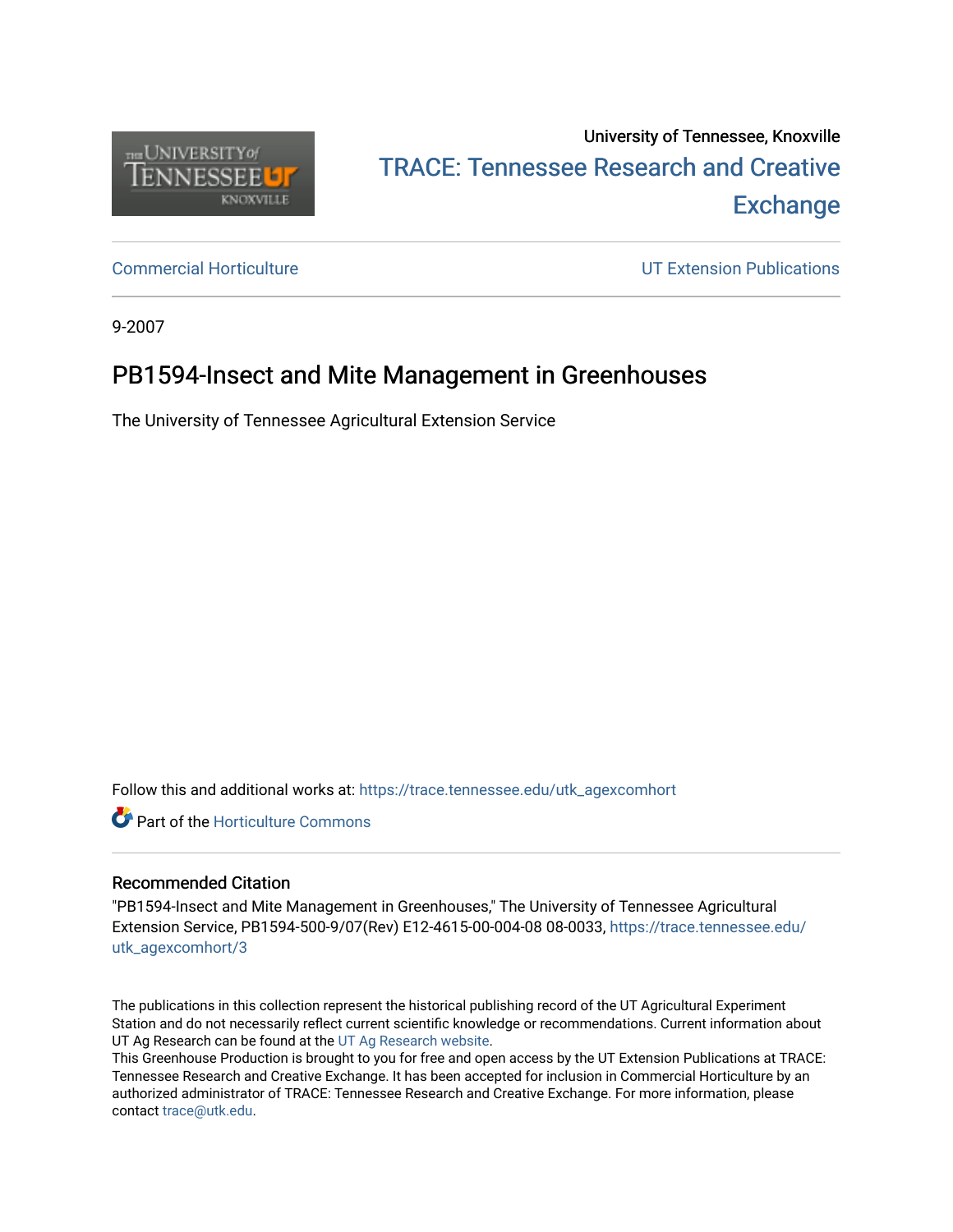**UF**Extension PB 1594



THE UNIVERSITY of TENNESSEE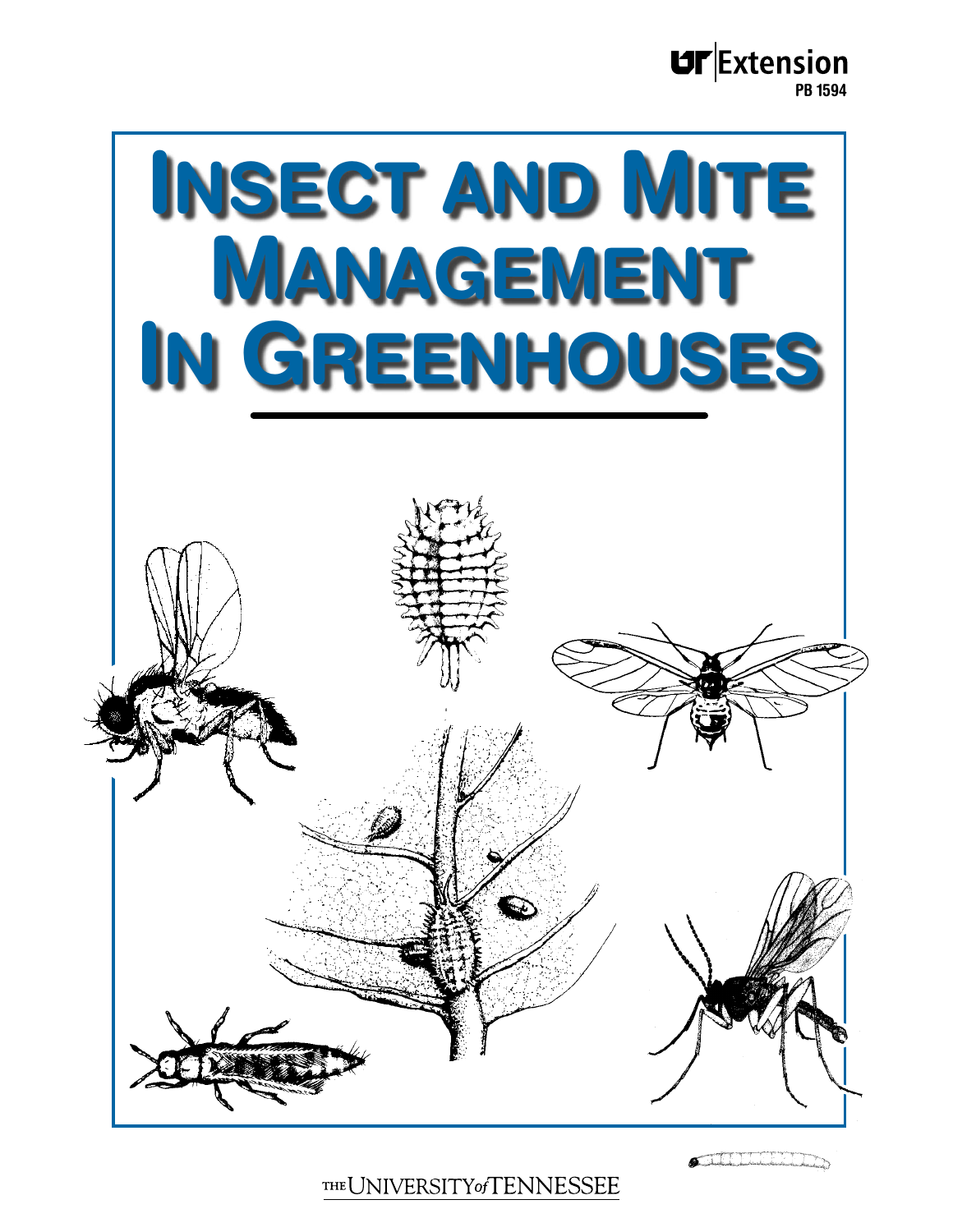# **Table of Contents**

| Illustrations of Common Insect and Mite Pests of Greenhouse Crops4       |  |
|--------------------------------------------------------------------------|--|
|                                                                          |  |
|                                                                          |  |
|                                                                          |  |
|                                                                          |  |
|                                                                          |  |
|                                                                          |  |
|                                                                          |  |
|                                                                          |  |
|                                                                          |  |
|                                                                          |  |
|                                                                          |  |
|                                                                          |  |
|                                                                          |  |
|                                                                          |  |
|                                                                          |  |
|                                                                          |  |
|                                                                          |  |
|                                                                          |  |
|                                                                          |  |
|                                                                          |  |
|                                                                          |  |
|                                                                          |  |
|                                                                          |  |
| <b>Pest Control Materials Labeled for Use in Greenhouses for Control</b> |  |
|                                                                          |  |
|                                                                          |  |
| Table 2. Pest Control Materials Labeled for Use in Greenhouses           |  |
|                                                                          |  |

Originally Developed by Elizabeth Will, Graduate Student, James Faust, Assistant Professor, Ornamental Horticulture and Landscape Design, and Frank A. Hale, Associate Professor, Entomology and Plant Pathology, Agricultural Extension Service, University of Tennessee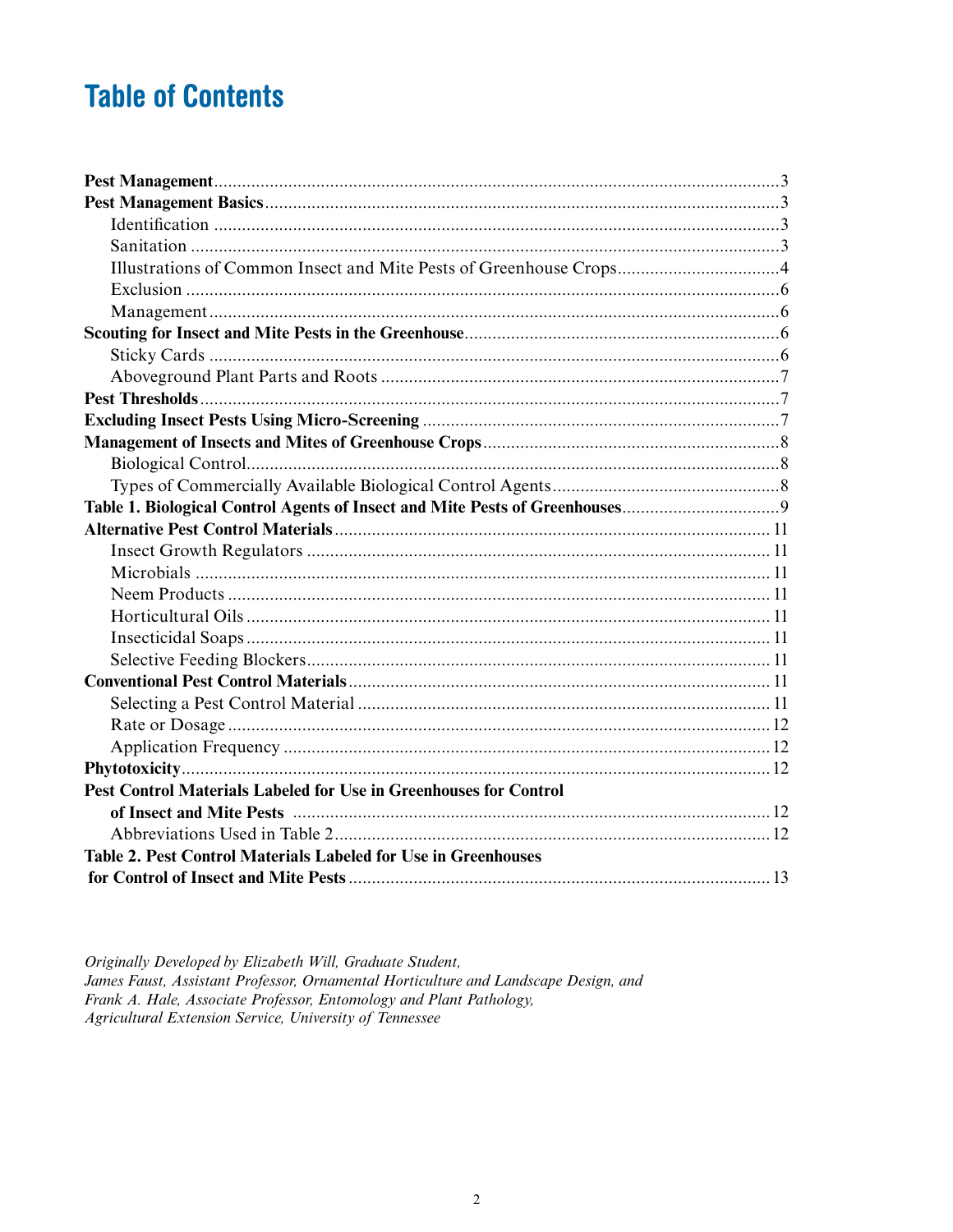# Insect and Mite Management In Greenhouses

*Frank A. Hale, Professor, Entomology and Plant Pathology, University of Tennessee Extension, and Raymond A. Cloyd, Associate Professor, Extension Specialist in Ornamental Entomology Integrated Pest Management, Department of Entomology, Kansas State University*

## Pest Management

Pest Management (PM) is a term that refers to the use of various strategies to manage greenhouse insect and mite pests. The focus of PM is to use a variety of management strategies to deal with existing pest problems, rather than relying solely on pest control materials such as insecticides and/or miticides. PM involves the use of cultural, physical, biological and/or chemical management strategies.

PM programs typically require growers to be proactive rather than reactive. An effective PM program begins by regularly scouting the greenhouse for insect and mite pests. A PM program may include establishing action thresholds for specific insect and/or mite pests and then implementing a pest management strategy once a threshold has been reached. Greenhouse producers who have successfully implemented PM programs indicated that they have reduced costs and increased worker safety. As a result, employees often respond to PM programs with increased enthusiasm. The objective of this publication is to assist greenhouse producers in starting a PM program.

### Pest Management Basics **Identification**

Identifying the insect or mite pest and the number of each species in a greenhouse requires diligence, but this information is critical for greenhouse producers to avoid spraying an inappropriate pest control material such as an insecticide or miticide. When greenhouse producers know exactly which pests are present and the plants they are present on, then the appropriate insecticide or miticide can be applied. An extremely valuable pictorial guide for pest identification is *"Identification of Insects and Related Pests of Horticultural Plants"* by R.K. Lindquist and R.A. Cloyd, which is published by O.F.A. Services, Inc. The University of Tennessee Soil, Plant and Pest Center in Nashville is another valuable resource.

#### **Sanitation**

Clean greenhouses provide fewer opportunities for insect and mite pests to establish and thrive. Weeds in pots or underneath benches serve as reservoirs for many greenhouse insect and mite pests. Weeds underneath the benches are typically sprayed with insecticides and miticides. In addition, many weeds serve as a source for viruses transmitted by insects such as western flower thrips (*Frankliniella occidentalis*). Avoid standing water and allow water to properly drain away from the greenhouse, since excess water provides an ideal environment for fungus gnats and shore flies. Remove plant debris and old stock plants from the greenhouse or place into containers with tight-sealing lids, because winged adult insects will abandon desiccating plant material and migrate onto the main crop.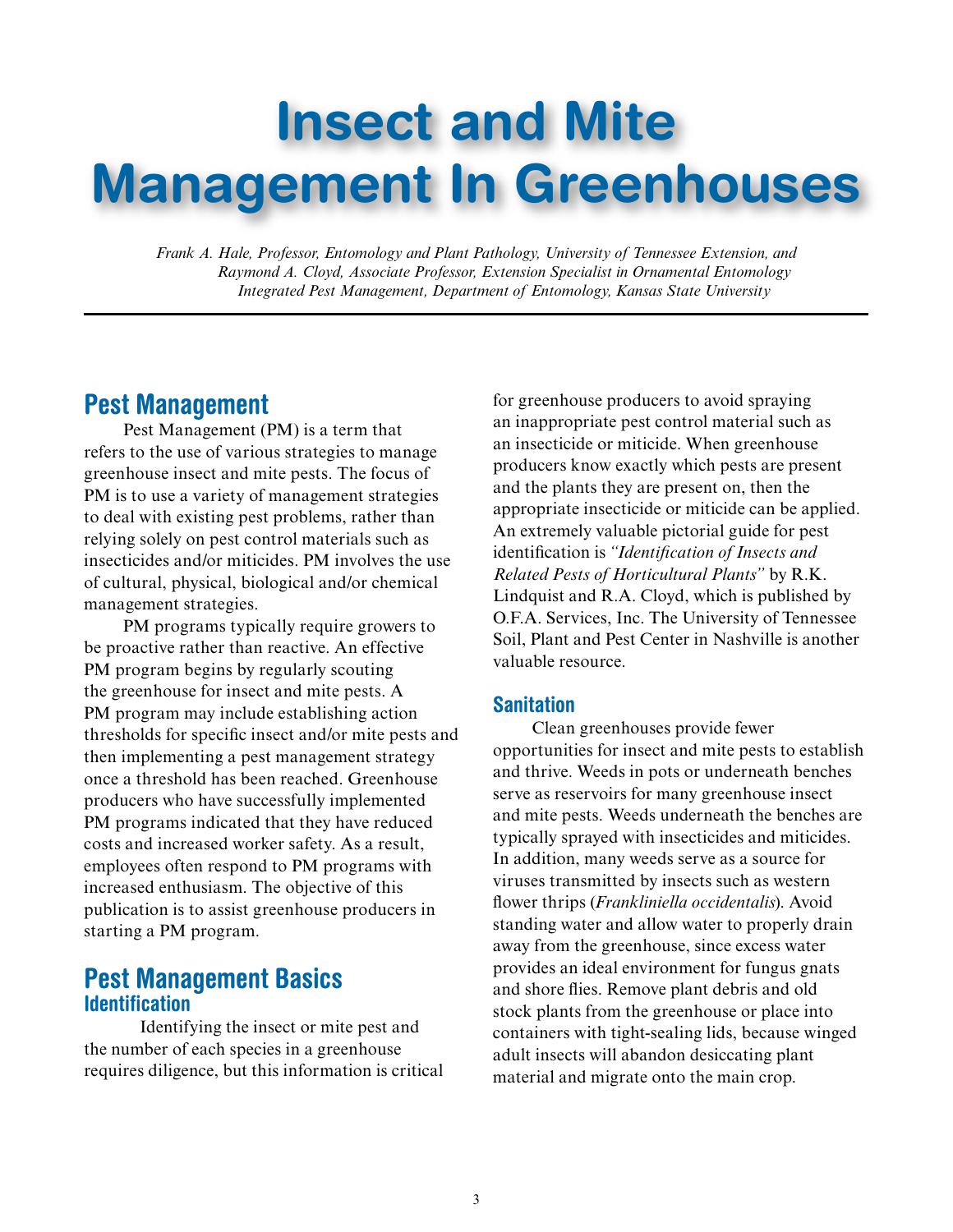# Illustrations of Common Insect and Mite Pests of Greenhouse Crops



Greenhouse whitefly. A, Adult. B, Eggs. C - E, Nymphs. F, Pupa

Fungus gnat, adult



Mealybug, adult female

 $\delta$ 

Fungus gnat, larva

Drawings do not indicate the relative size of the pest; e.g., thrips are much smaller than aphids.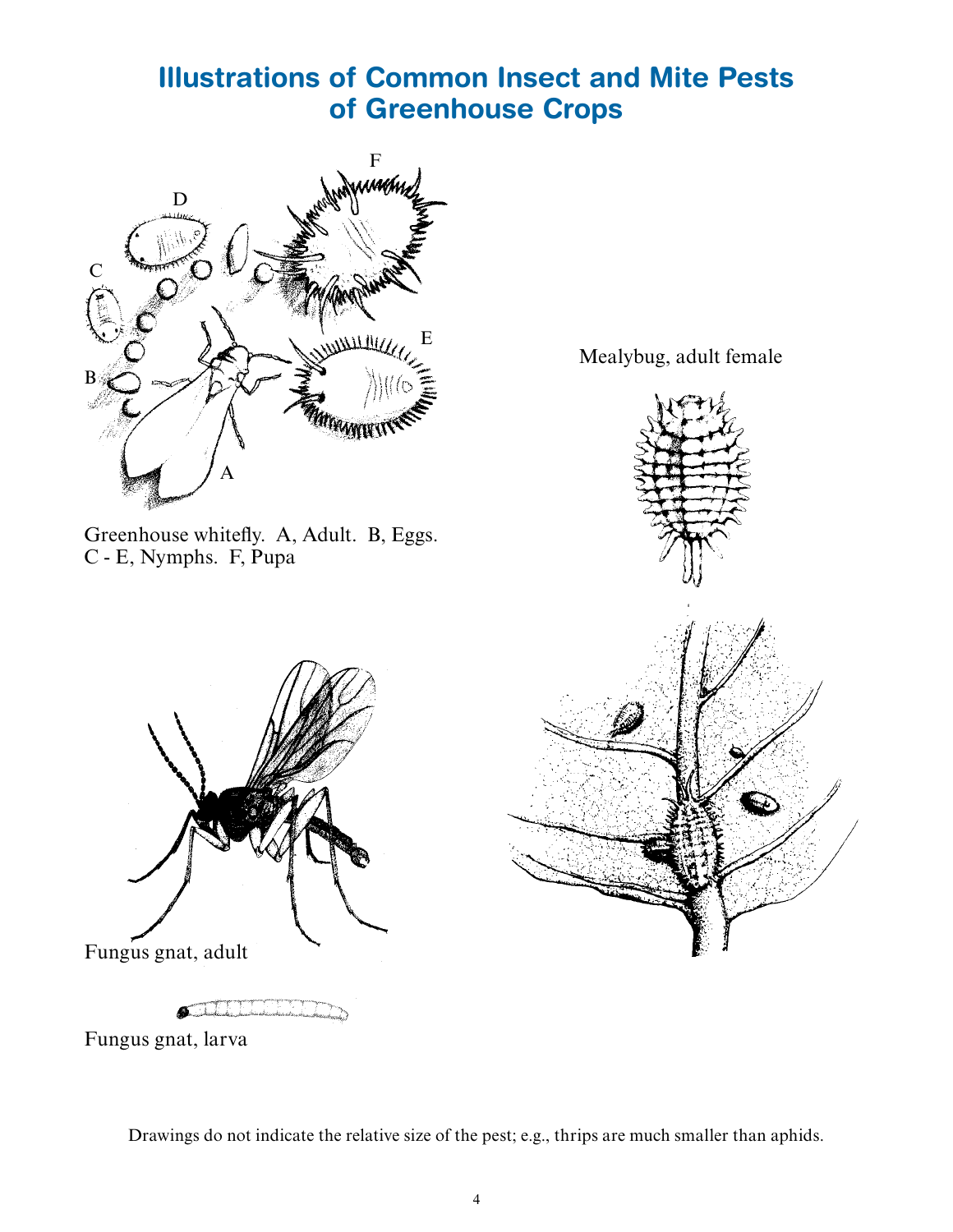

Spider mites



Leafminer, adult



Aphid, winged



Thrips, adult



Drawings do not indicate the relative size of the pest; e.g., thrips are much smaller than aphids.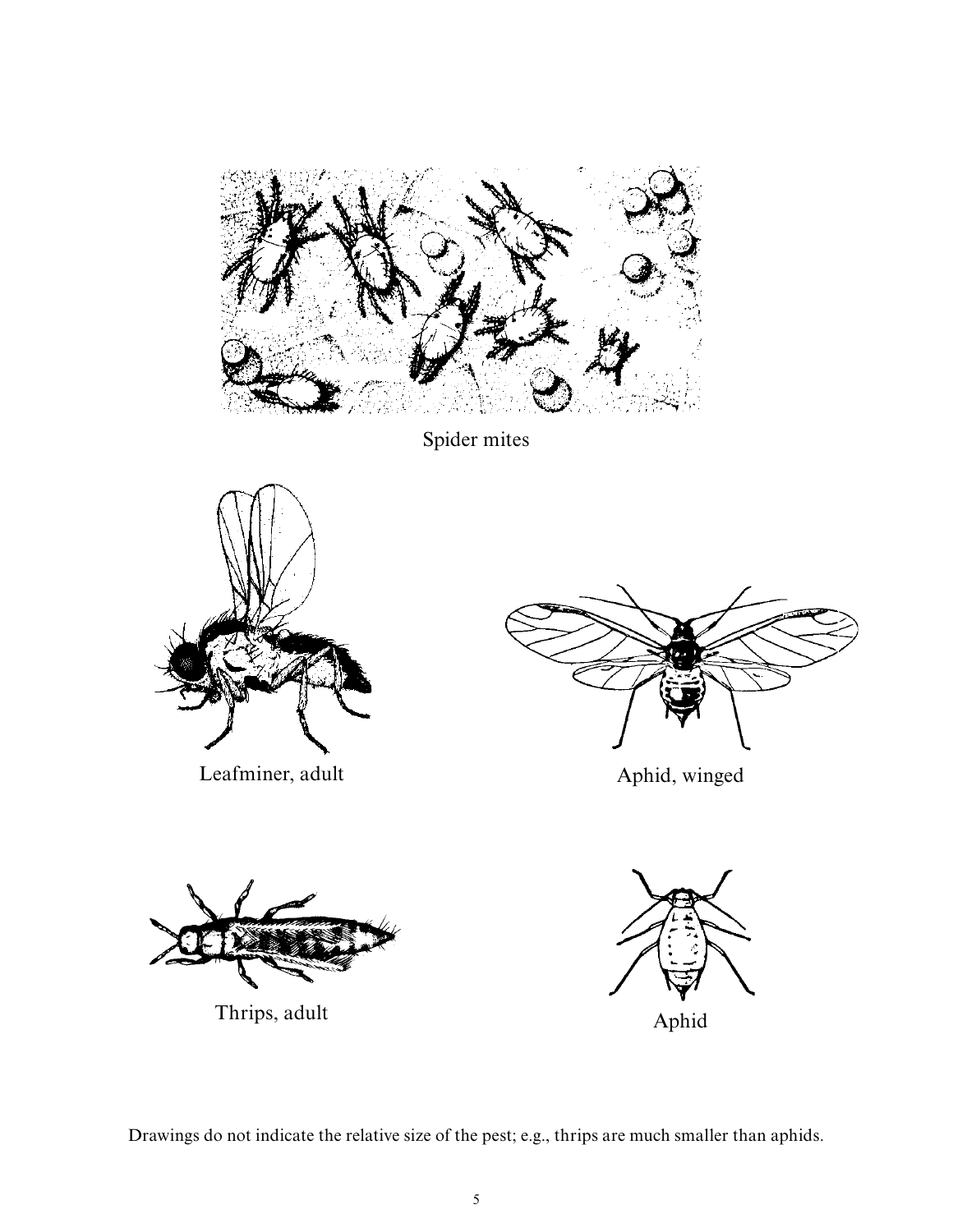#### **Exclusion**

Preventing insect or mite pests from entering the greenhouse is easier than attempting to kill them after they have entered the greenhouse. Many greenhouse producers introduce insect and mite pests into greenhouses when they receive shipments of infested plant material from another source. Carefully inspecting new plants before placing them into a greenhouse can minimize problems with insect and mite pests. Exclusion can also be achieved by screening greenhouse openings, including side and ridge vents with specially designed screening material. Refer to the section entitled "Excluding Insect Pests Using Micro-Screening."

#### Management

Once insect or mite pest populations are at or above the action threshold, the application of an insecticide or miticide may be warranted. Insecticides and miticides are expensive, so it is important to select the appropriate product and follow proper application procedures (refer to label). There has been an increase in the use of alternative pest control materials. These materials have relatively low mammalian toxicity and are generally less harmful to biological control agents or natural enemies than most conventional pest control materials. Biological control is the use of natural enemies such as predators, parasitoids or pathogens to manage insect or mite pests. Predators consume their prey (host) either partially or entirely, while parasitoids lay their eggs inside or on their prey. The immature parasitoid then feeds on the internal contents of the prey. Eventually, the parasitoid matures and the adult either emerges near the dead host or exits from it through a chewed hole. Pathogens work similar to parasitoids, since they also consume the inside of target insect host. Biological control requires considerable management skill and education to be successful in commercial greenhouse production systems.

# Scouting for Insect and Mite Pests in the Greenhouse

Scouting is a key component in developing a successful PM program. It is not possible to make pest management decisions without routinely examining sticky cards or visually inspecting plants for the presence of insect and mite pests and determine their numbers. Detecting insect and mite pests when populations are low allows for flexibility in selecting pest management strategies such as removing infested plants or plant parts, using reduced risk insecticides or miticides, and making spot applications to infested plants containing high numbers of insect and mite pests. The following information provides guidance for developing an insect and mite pest scouting program. Line drawings of the key greenhouse insect and mite pests are presented on the preceding pages.

What should be inspected while scouting for pests: 1) sticky cards

- 2) aboveground plant parts such as leaves, stems and flowers
- 3) roots

#### Sticky Cards

- Place sticky cards just above the plant canopy. Use sticky cards that are 3 x 5 inches.
- Thrips may be more attracted to blue cards; however, yellow sticky cards capture a variety of insect pests including winged aphids, whiteflies, leafminers, fungus gnats and shore flies.
- When scouting for fungus gnat adults, place sticky cards horizontally on pots or on the growing medium surface.
- It is not necessary to count all insects on a sticky card. Select a 1-inch vertical column (not horizontal) and be consistent each time sticky cards are monitored. In addition, one side of a sticky card may be used.
- Place one sticky card per 500 to 1,000 square feet of greenhouse space unless the situation requires more, depending on crops grown and virus susceptibility.
- Scout sticky cards weekly, identifying all the insects on sticky cards with a 10X hand lens. Record insect numbers on a worksheet that allows you to check changes in populations of individual pest numbers to determine changes in pest populations at each location through time.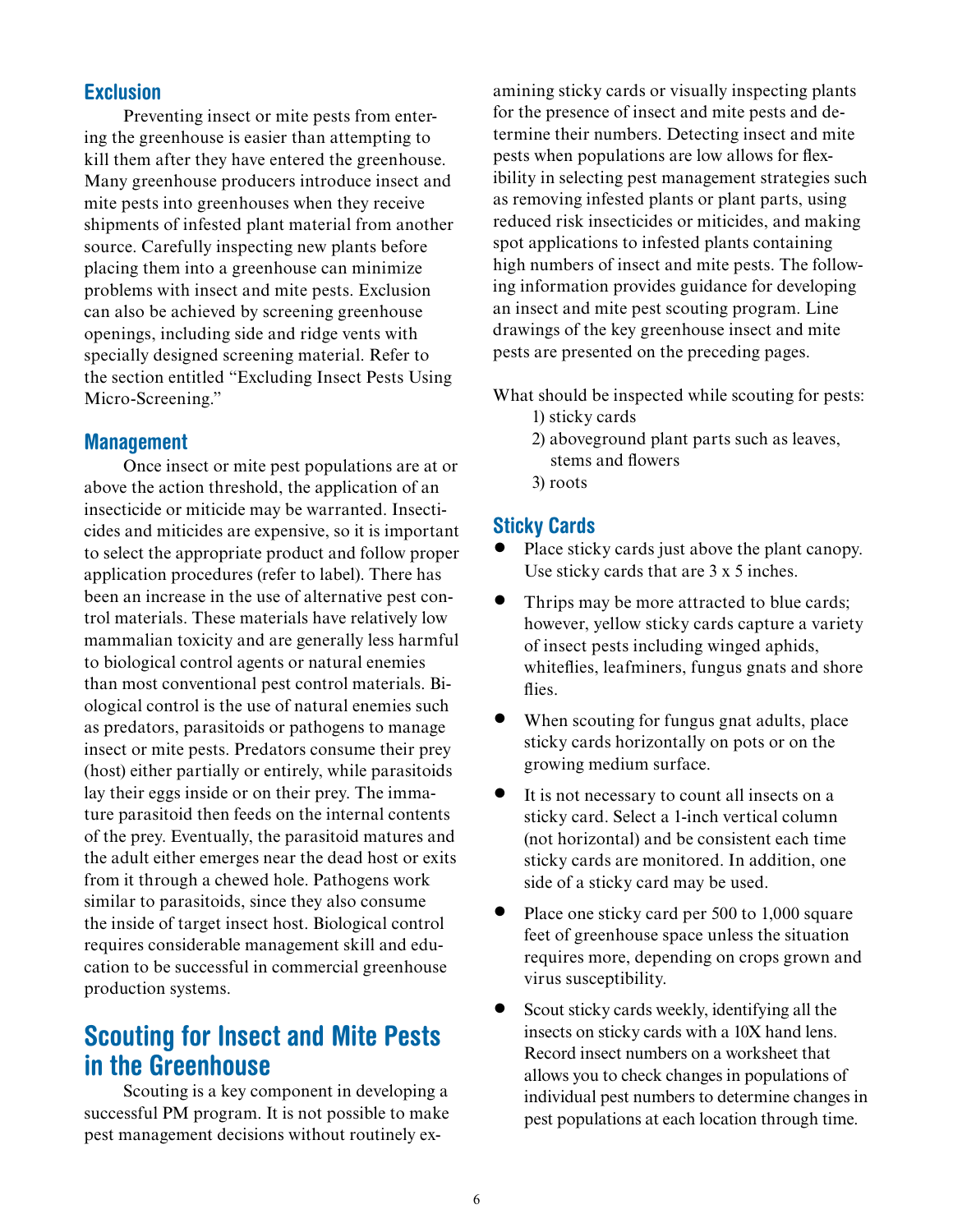- Replace sticky cards every week or if they become full of insects, which will make identification difficult.
- Insect pests that may be captured on sticky cards:
	- Whitefly adults
	- Leafminer adults
	- Thrips adults
	- Scale and mealybug adult males
	- Fungus gnat adults
	- Winged adult aphids
	- Shore fly adults
- Insect and mite pests not captured on sticky cards:
	- Non-winged aphids
	- Mites, including twospotted spider mite, broad mite and cyclamen mite
	- Mealybug immatures and adult females
	- Scale immatures and adult females
	- Egg, larva/nymph and pupa stages of many greenhouse insect and mite pests

#### Aboveground Plant Parts and Roots

- Randomly examine plants over an area represented by a sticky card. Pay particular attention to specific plant varieties that tend to see more susceptible to certain insect and mite pests.
- Examine leaf undersides, especially young leaves, for the life stages of whiteflies, mealybugs, aphids, spider mites and scales.
- Examine the topside of leaves for:
	- Leafminer tunnels
	- Distortion and discoloration resulting from feeding by thrips, aphids, whiteflies, spider mites, scales and mealybugs or egg-laying damage from leafminer females.
	- Honeydew a sticky, clear substance excreted by aphids, soft scales, whiteflies and mealybugs.
	- Sooty mold dark fungal growth that uses honeydew as a food source.
- Examine terminal growth for immature thrips and aphids.
- Examine open flowers for thrips larvae and adults.
- Examine the main plant stem for scales and mealybugs.
- Look at the base of stems, leaves and other protected crevices for mealybug life stages and immature thrips.
- Examine plant roots for the presence of fungus gnat larvae and root mealybugs.

# Pest Thresholds

One principle of PM is that insect and/or mite pests must be present in numbers that will cause unacceptable crop damage before action should be taken to control the designated insect or mite pest(s). Currently, there are no discreet action thresholds for greenhouse insect and mite pests. However, greenhouse producers usually establish a threshold number based on past experience. Information obtained from scouting records maintained in previous years may help to determine action thresholds for the next season. For example, a greenhouse producer may determine that five adult whiteflies per sticky card per week are acceptable. Therefore, whenever more than five adult whiteflies, on average, are detected on a sticky card for one week, a management strategy should be initiated.

# Excluding Insect Pests Using Micro-Screening

Pests can be excluded from greenhouses by placing screens on greenhouse openings, including side and ridge vents. The size of the screen mesh is determined by the pests to be excluded. For example, leafminers can be excluded with 0.025" mesh screen, whereas western flower thrips require a 0.0075" mesh screen.

The two major problems with screening are (1) increased resistance to air flow, which results in reduced cooling capacity in the greenhouse, and (2) protecting the screen from accidental damage by greenhouse equipment or employees.

Placing a screen over greenhouse vents will restrict air movement into the greenhouse, thus reducing the effectiveness of the fans at pulling air through the greenhouse. Properly designed screening is necessary to reduce the effect of the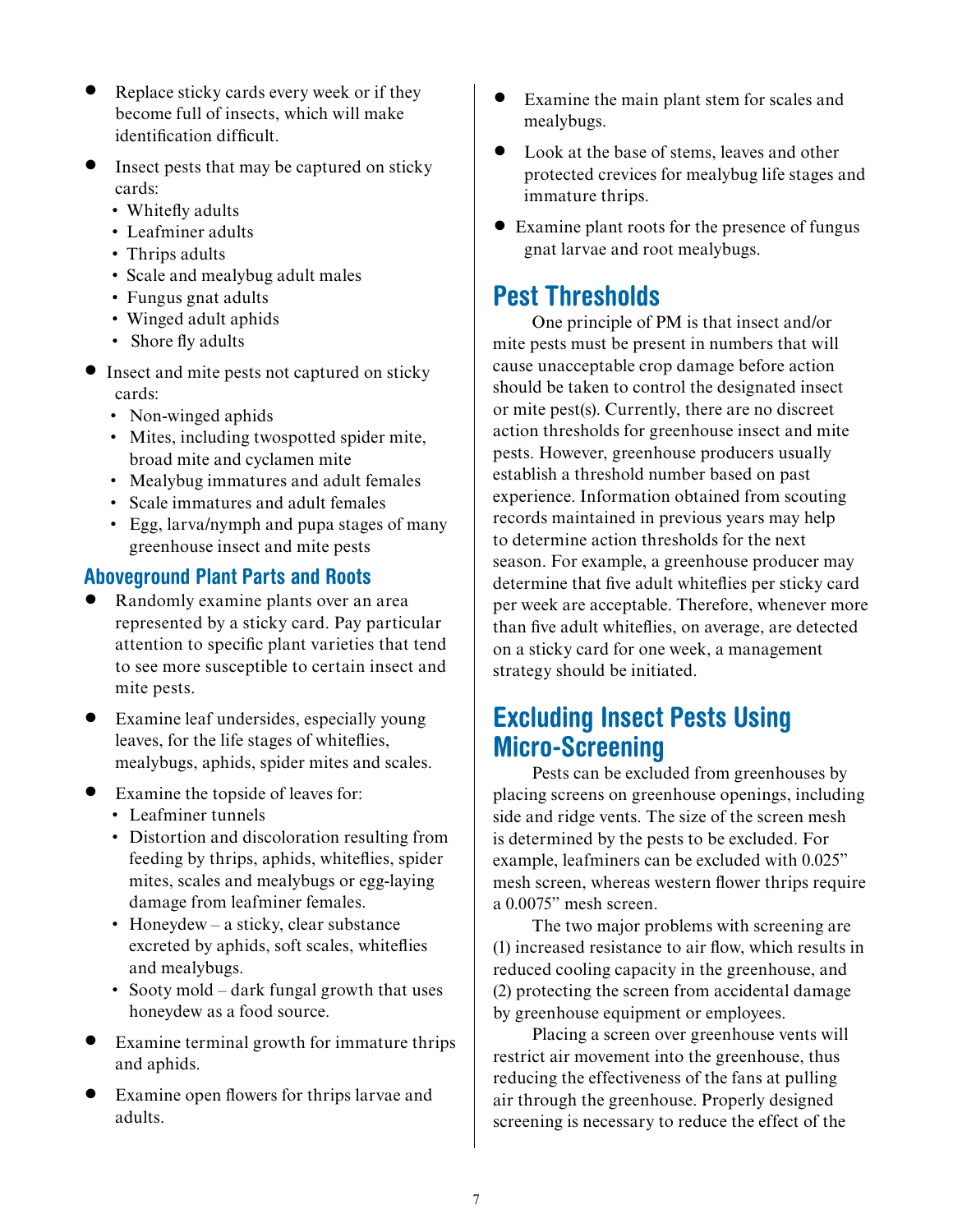screen on greenhouse cooling. UT Extension faculty can assist you in designing a proper insect-screening system. To do so, the following information is required:

> Exhaust Fan Information Manufacturer Model # Fan Diameter Power (horsepower) Number of Exhaust Fans Greenhouse Floor Area (square feet) Area of the Vent Opening (square feet)

Extension faculty may need to visit your facility to measure the pressure drop when the fans are turned on. This procedure takes only 30 minutes. With this information, we can determine the area of screen necessary to avoid severe reduction in the greenhouse cooling capacity, and the possibility of burning out greenhouse fan motors.

# Management of Insects and Mite Pests of Greenhouse Crops

#### Biological Control

Biological control is the use of living organisms to reduce the population levels of insect and mite pests. Biological control agents (natural enemies or beneficials) typically will not entirely eliminate the target insect or mite. Some beneficials are capable of surviving on alternate food sources such as pollen, nectar or other insects and/or mite pests when populations of the target pest are too low to support continued reproduction of the given natural enemy.

Biological control must be designed for each greenhouse operation based on trial-anderror. A major challenge is to integrate natural enemies into a pest management program that includes pest control material treatments, which may be harmful to natural enemies. Alternative insecticides, miticides and application techniques are available that are less likely to have detrimental effects on natural enemies. Biological control is more successful when implemented prior to insect and/or mite pest populations having reached damaging levels. As a result, greenhouse

personnel must systematically scout for insect and mite pests on a regular basis to prevent insect and mite pest populations from reaching damaging levels. Identification and early detection of insect and/or mite pests are important to determine the type of natural enemy or enemies needed and when releases should be implemented to maximize effectiveness. Biological control is not a "quick fix" for control of existing insect and mite pest problems, but can be an effective part of a pest management program in which the goal is to reduce reliance on insecticides and miticides.

#### Types of Commercially Available Biological Control Agents

The larvae and/or adults of predators including the ladybird beetle, green lacewing and minute pirate bug feed on mites, aphids, mealybugs and thrips. Each may have a particular prey preference and require certain environmental conditions such as temperature and relative humidity to be successful (**see Table 1**). Parasitic wasps or parasitoids are host-specific and in general they tend to attack only one type of insect pest or life stage. In addition, they may be stage-specific, meaning that parasitoids will insert their eggs into the eggs or other life stages such as larvae or adults of certain insect pests. Immature parasitoids feed in or on the host, eventually killing it. Entomopathogenic nematodes are soildwelling, microscopic roundworms that enter insect hosts and emit a bacterium lethal to insect hosts, killing them within 48 hours.

The entomopathogenic nematodes enter an insect through natural openings such as the mouth, anus or spiracles (breathing pores) and regurgitate bacterium, which paralyzes and kills the insect host. The entomopathogenic nematodes feed on the reproducing bacterium and continue to multiply in the insect carcass, eventually exiting to find a new host after the food source dissipates. For sources of predators, parasitoids and entomopathogenic nematodes, see University of Tennessee Extension Factsheet SP290-Z, "*Commercial Sources of Predators, Parasitoids and Pathogens*."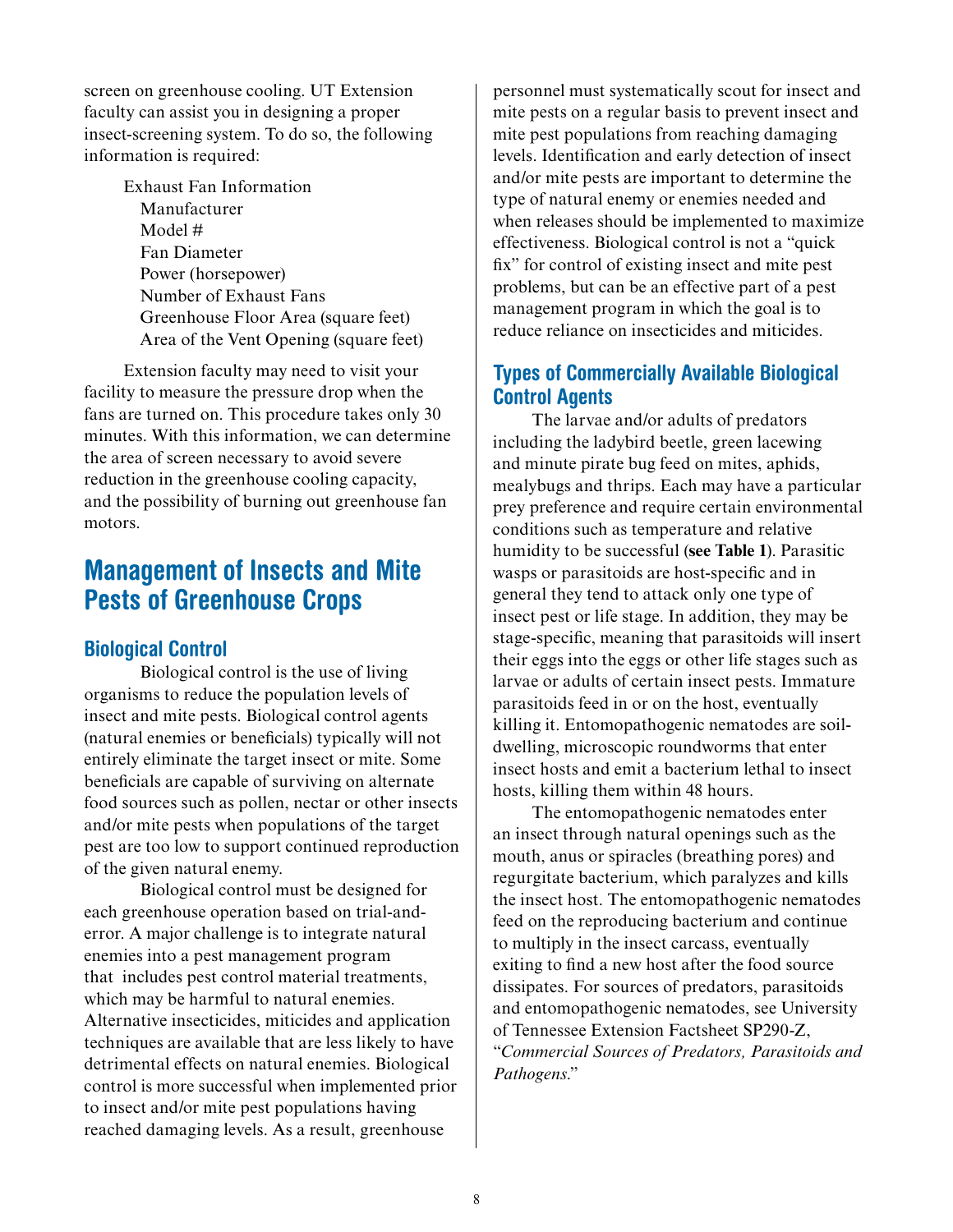| ļ<br>I               |
|----------------------|
|                      |
| <br> <br> <br>í<br>ĺ |
|                      |
| $\vdots$             |
| נ                    |
| ፧                    |
|                      |

| Pests                 | Predators                                                       | Comments                                                                                                                                                                                                                                                                                                                                                                                                                                                           | Parasites/Pathogens                                                                                | Comments                                                                                                                                                              |
|-----------------------|-----------------------------------------------------------------|--------------------------------------------------------------------------------------------------------------------------------------------------------------------------------------------------------------------------------------------------------------------------------------------------------------------------------------------------------------------------------------------------------------------------------------------------------------------|----------------------------------------------------------------------------------------------------|-----------------------------------------------------------------------------------------------------------------------------------------------------------------------|
| Aphid                 | Lacewings, Chrysoperla spp. and<br>Chrysopa spp.                | several different insect and mite pest<br>Introduce as eggs or larvae. Feed on<br>in the absence of aphids                                                                                                                                                                                                                                                                                                                                                         | Parasitoid, Aphidius colemani                                                                      | Effective against green peach and<br>melon aphid                                                                                                                      |
|                       | Aphid midge, Aphidoletes<br>aphidimyza                          | Inactive during short days unless light<br>provided                                                                                                                                                                                                                                                                                                                                                                                                                | Parasitoid, Aphelinus<br>abdomalis                                                                 | Effective against potato aphid                                                                                                                                        |
|                       | Ladybird beetle, Hippodamia<br>convergens                       | Feed on all aphid life stages. Both<br>adults and larvae are predacious.                                                                                                                                                                                                                                                                                                                                                                                           | Entomopathogenic fungus,<br>Beauvaria bassiana                                                     | Requires warm, humid conditions.<br>Kills insect hosts similar to<br>parasitoids.                                                                                     |
| Fungus gnat<br>larvae | Predatory mite, Hypoaspis miles<br>Rove beetle, Atheta coriaria | e. Short shelflife. Can incorporate<br>all life stages of fungus gnats. Adults<br>thuringiensis subsp. israelensis, and<br>Both the adult and larva of this rove<br>beetle are predacious and feed on<br>are mobile and can fly. Feed on all<br>in growing medium. 7-11 day life<br>predatory mite that persists<br>growing media before filling<br>pots. May be used with Bacillus<br>entomopathogenic nematodes.<br>mealybug life stages.<br>Soil<br>cycl<br>oto | feltiae (Scanmask, Entonem,<br>Nemasys and NemaShield)<br>nematode Steinernema<br>Entomopathogenic | moist prior to and after applying the<br>Apply directly to growing medium.<br>entomopathogenic nematodes.<br>The growing medium must be<br>Attack fungus gnat larvae. |
| Leafminer larvae      |                                                                 |                                                                                                                                                                                                                                                                                                                                                                                                                                                                    | Parasitoids Dacnusa sibirica,<br>Diglyphus isaea                                                   | Larvae complete development inside<br>parasite emerges. Temperatures may<br>leafminer larvae and then adult<br>influence effectiveness.                               |
| Mealybugs             | Lady beetle Cryptolaemus<br>montrouzieri                        | when exposed to low light conditions.<br>populations are high. Less effective<br>Primarily effective when mealybug<br>Feed on all mealybug life stages.                                                                                                                                                                                                                                                                                                            | Parasitoid Leptomastix<br>dactylopii                                                               | performs well at low mealybug<br>Excellent searching ability and<br>Only attacks citrus mealybug.<br>densities.                                                       |
| Mites                 | barkeri=Amblyseius mckenzei<br>Predatory mite, Neoseiulus       | Effective against broad mites                                                                                                                                                                                                                                                                                                                                                                                                                                      | Entomopathogenic fungus,<br><i>Beauvaria bassiana</i>                                              | Requires warm, humid conditions.<br>Kills insect hosts similar to<br>parasitoids.                                                                                     |
|                       | Predatory mite, Phytoseiulus<br>persimilis                      | be effective. Only feeds on twospotted<br>Requires temperature <80 degrees F<br>humidity between 60 to 80% to<br>spider mite.<br>and                                                                                                                                                                                                                                                                                                                               |                                                                                                    |                                                                                                                                                                       |
|                       | longipes=Phytoseiulus longipes<br>Predatory mite, Mesoseiulus   | Tolerates warmer and drier conditions<br>Used for control of twospotted spider<br>than P. persimilis<br>mite.                                                                                                                                                                                                                                                                                                                                                      |                                                                                                    |                                                                                                                                                                       |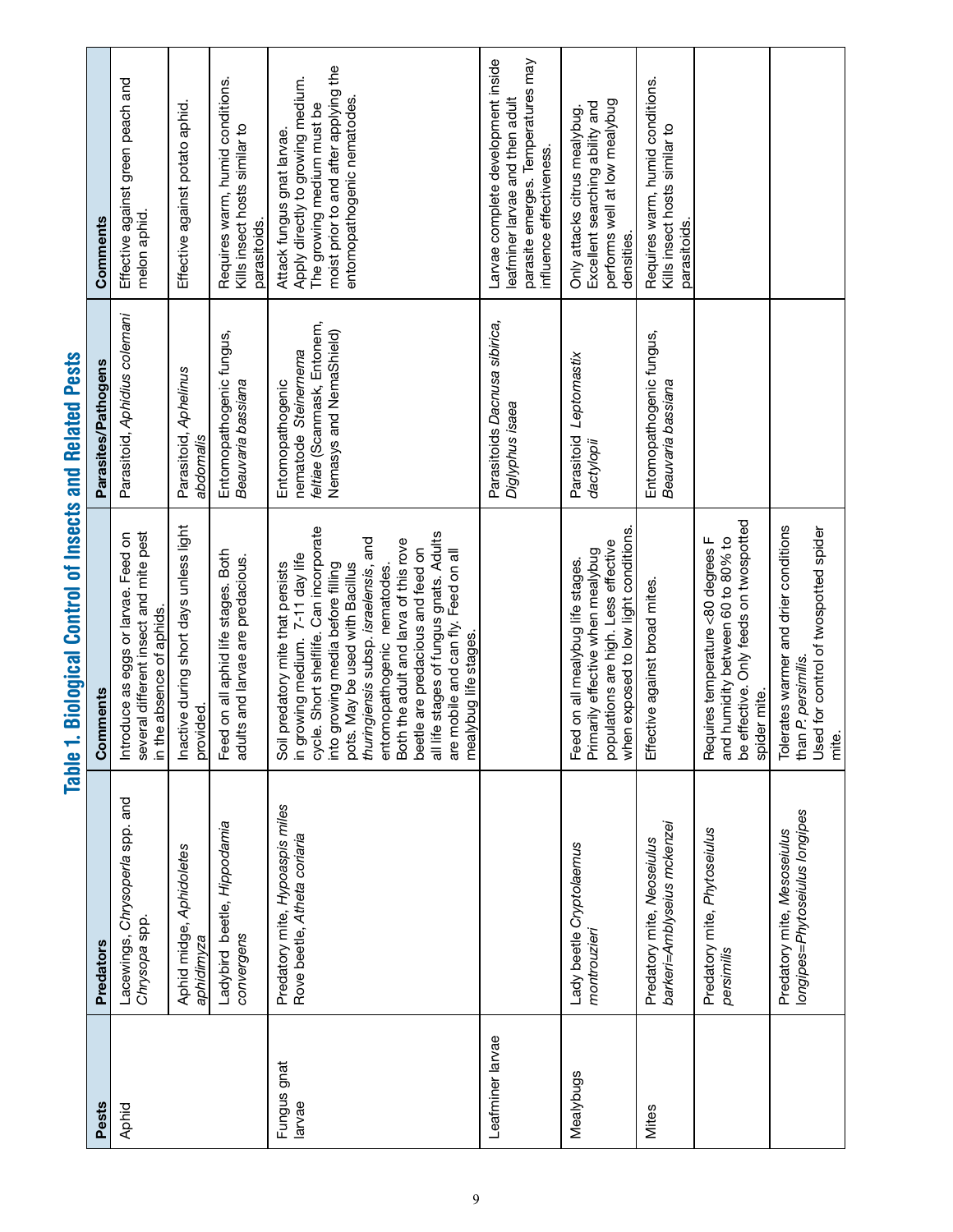| Pests    | Predators                                                          | Comments                                                                                                                                        | Parasites/Pathogens                            | Comments                                                                                                                                                                   |
|----------|--------------------------------------------------------------------|-------------------------------------------------------------------------------------------------------------------------------------------------|------------------------------------------------|----------------------------------------------------------------------------------------------------------------------------------------------------------------------------|
| Mites    | californicus=Ambylseius californicus<br>Predatory mite, Neoseiulus | Survives longer without prey. Used<br>for control of twopsotted spider and<br>cyclamen mites.                                                   |                                                |                                                                                                                                                                            |
|          | Predatory midge, Feltiella acarisuga                               | Feeds on twospotted spider mites.<br>Only larvae are predaceous; adults do<br>not feed.                                                         |                                                |                                                                                                                                                                            |
| Scale    | Ladybird beetle Lindorus or<br>Rhyzobius lophanthae                | Both the adult and larva attack<br>armored and soft scales.                                                                                     | Parasitoid wasp, Aphytis<br>melinus            | Primarily attacks armored scale.                                                                                                                                           |
|          |                                                                    |                                                                                                                                                 | Parasitoid wasp, Metaphycus<br>helvolus        | Brown<br>soft scale can encapsulate eggs.<br>Primarily attacks soft scale.                                                                                                 |
| Thrips   | Predatory mite, Amblyseius<br>degenerans                           | Survives on pollen in absence of prey.<br>Only attacts the 1 <sup>st</sup> instar immature.                                                     | Entomopathogenic fungus,<br>Beauvaria bassiana | Requires warm, humid condiditons.<br>Kills host similar to action of<br>parasitoids.                                                                                       |
|          | cucumeris=Amblyseius cucumeris<br>Predatory Mite, Neoseiulus       | Only attacks 1 <sup>st</sup> instar immature. Can<br>survive on pollen in the absence of<br>prey.                                               |                                                |                                                                                                                                                                            |
|          | Predatory Mite Hypoaspis miles                                     | Feeds on thrips pupate in growing<br>incorporated into growing media.<br>media. Short shelf life. May be                                        |                                                |                                                                                                                                                                            |
|          | Minute pirate bug, Orius insidiosus                                | absence of prey. Also feed on aphids,<br>predacious. Survives on pollen in the<br>Both adults and immature are<br>spider mites, and whiteflies. |                                                |                                                                                                                                                                            |
| Whitefly | Ladybird beetle, Delphastus<br>cetalinae                           | and nymphs. Requires high whitefly<br>Both adult and larva feed on eggs<br>population for survival.                                             | Parasitoid wasp, Encarsia<br>formosa           | Adults lay eggs in mid-instar whitefly<br>Prefers temperatures >72 degrees F.<br>nymphs and feed on early-instar<br>nymphs. Most effective against<br>greenhouse whitefly. |
|          |                                                                    |                                                                                                                                                 | Eretmocerous eremicus<br>Parasitoid wasp,      | whitefly B-biotype (formerly silverleaf<br>Primarily used against sweet potato<br>whitefly).                                                                               |
|          |                                                                    |                                                                                                                                                 | Entomopathogenic fungus,<br>Beauvaria bassiana | Requires warm, humid conditions.<br>Kills host similar to action of<br>parasitoids.                                                                                        |

# Table 1. Biological Control of Insects and Related Pests (Cont) Table 1. Biological Control of Insects and Related Pests (Cont)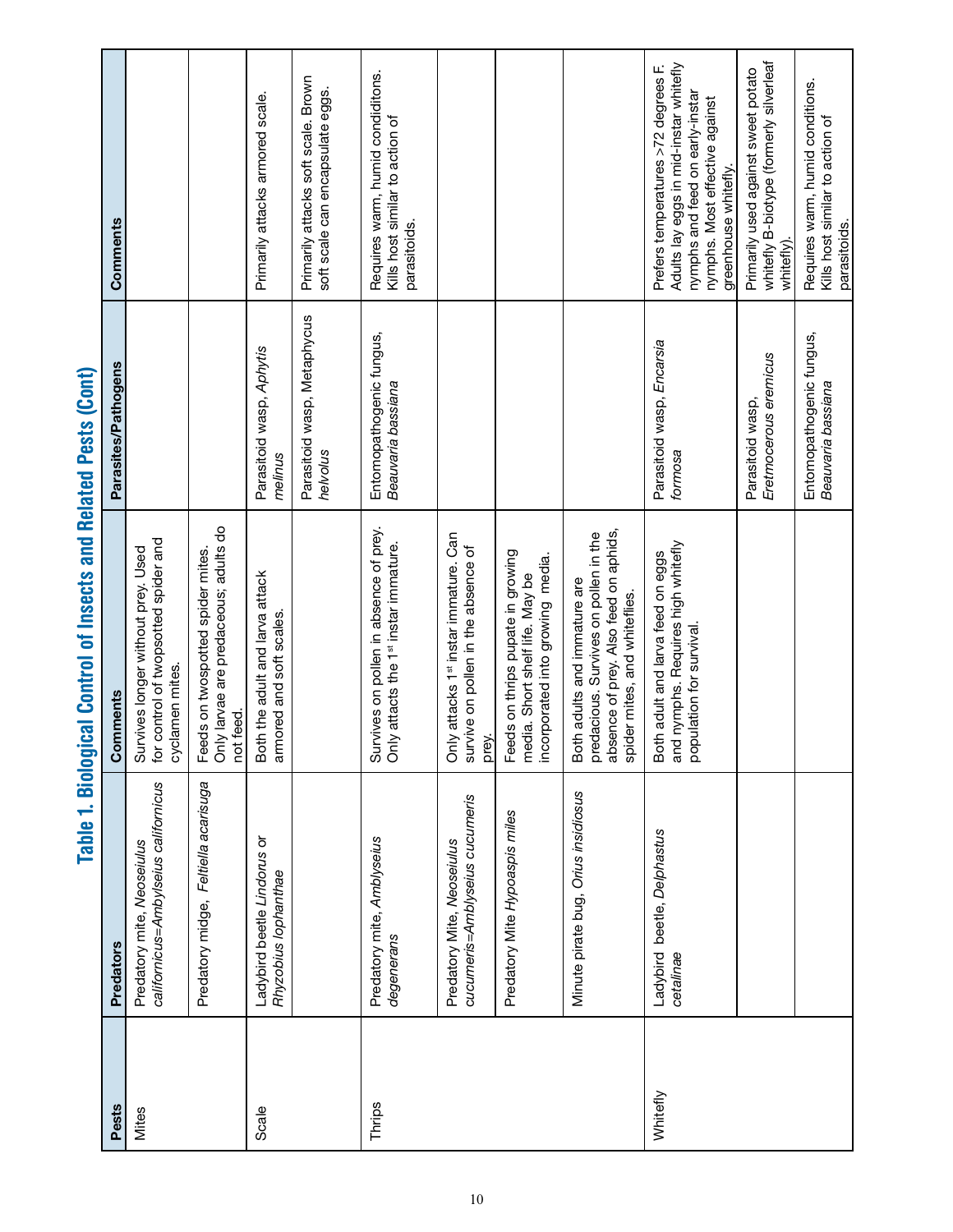# Alternative Pest Control Materials

Alternative pest control materials, in this case insecticides and miticides, are those that have activity on specific target insect or mite pests while being less harmful to natural enemies. Proper timing of applications is important to control specific insect or mite pests.

#### Insect growth regulators

Insect growth regulators or IGRs are used to kill the young (= immature) stages of plantfeeding insects including mealybugs, scales and whiteflies. Insect growth regulators regulate insect development and are typically placed into three general categories: juvenile hormone mimics or analogs, ecdysone antagonists and chitin-synthesis inhibitors. Juvenile hormone mimics or analogs inhibit development and cause insects to remain in an immature stage, thus preventing insects from completing their life cycle. Ecdysone antagonists disrupt the molting process of insects by inhibiting metabolism of the molting hormone ecdysone. Chitin-synthesis inhibitors interfere with enzymes during the molting process that stimulate the synthesis and formation of chitin, an essential component of an insect's exoskeleton. As a result, insects fail to reach adulthood because they die in an immature stage, or they mature into sterile adult females.

#### **Microbials**

These are insecticides containing microorganisms such as bacteria or fungi that cause diseases of insects. They are usually very specific for the targeted insect pest and are slow-acting, typically requiring repeat applications. *Bacillus thuringiensis* (Bt) is an example of a toxin-producing bacteria used against the larval stage of moths (caterpillars) and fungus gnats. *Beauvaria bassiana*  is a fungal pathogen or entomopathogenic fungus used against aphids, mites, thrips and whiteflies. Spores (conidia) of the fungus germinate on the surface of the insect and hyphae penetrate the cuticle. Similar to paroistoids, the fungus consumes the internal contents of the host. In addition, the insect dies from a toxin produced by the fungus.

#### Neem products

These insecticides are based on extracts from the tropical and subtropical neem tree, *Azadirachta indica*. Azadirachtin, the most commonly used material, is derived from the oil of neem tree leaves or seeds. It acts as an insect-growth regulator, insect-feeding deterrent, repellent, oviposition inhibitor, sterilant and/or direct toxin.

#### Horticultural oils

These are petroleum or plant-based materials that suffocate insect and mite pests by blocking the breathing pores (spiracles) and disrupting cell membranes. Horticultural oils have short residual activity.

#### Insecticidal soaps

These are derivative of potassium salts of fatty acid chains that act by disrupting insect cell membranes. Insecticidal soaps have short residual activity.

#### Selective feeding blockers

These materials inhibit the feeding behavior of insects by interfering with neural regulation of fluid intake through the mouthparts. Insects starve to death within 48 hours.

# Conventional Pest Control Materials

#### Selecting a Pest Control Material

Once a perceived pest threshold has been reached, then pesticide control material (insecticide or miticide) applications may be initiated. A pest control material choice is dictated by:

- Effectiveness on the existing insect or mite pest(s) •
- Pest control mode of action •
- Application method •
- Human toxicity •
- Potential phytotoxicity •
- Potential impact on non-target organisms, including natural enemies •
- Cost •
- Restricted entry interval (REI) •

**Table 2** lists insecticides and miticides labeled for control of insect and mite pests in greenhouses.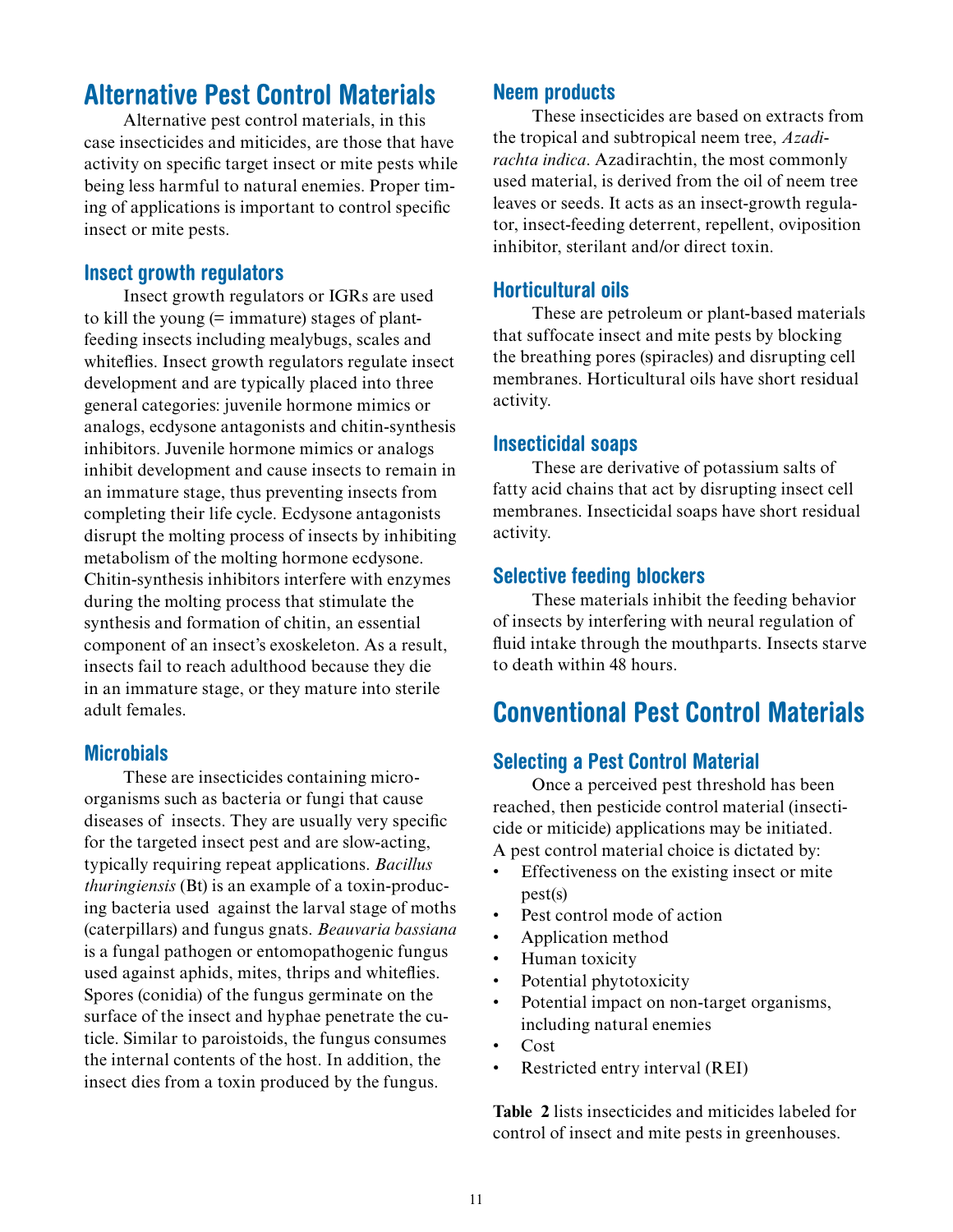#### Rate or dosage

Most insecticide or miticide labels contain a range of rates that may be used. The low rate is often considered the *preventative rate*, while the high rate is considered the curative rate. If the insect or mite pest population is excessive, then the *curative rate* should be used: however, if the insect or mite population is relatively low, the preventative rate may be used.

#### Application frequency

Application frequency is a very important and often-overlooked factor in determining the effectiveness of an insecticide or miticide. Many insecticides and miticides have short residual activity. These materials, in general, need to come into direct contact with insect or mite pests to be effective. Most insecticides and miticides are effective on certain life stages (e.g., larva, nymph and adult). For example, *Bacillus thuringiensis* subsp. *israelensis* (sold as Gnatrol™) only kills the larval stage of fungus gnats; whereas the eggs, pupae and adults are not affected. A second application needs to be applied later as the eggs hatch into larvae. Meanwhile, unaffected adults lay additional eggs, which means another application is necessary to control the next generation of larvae. An application of an adulticide will kill fungus gnat adults, thus preventing egg-laying.

# **Phytotoxicity**

Insecticides and miticides can cause plant injury if not used properly and according to label directions. It is important to consider the following prior to making an insecticide or miticide application:

- 1. Read the pesticide label to determine if there are precautionary statements indicating plant species that should not be treated.
- 2. Always test-spray a small sample of the crop when applying an insecticide or miticide for the first time. Most symptoms will appear within 10 days following application.
- 3. Not all plant varieties respond the same. There are often specific varieties of a particular species that are more susceptible than others.
- 4. The higher the insecticide or miticide concentration used, the more potential for problems associated with phytotoxicity. Therefore, do not apply insecticides or miticides at concentrations higher than the labeled rate.
- 5. Flowers and bracts are generally more sensitive than foliage; therefore, control insect and mite pests prior to plants' flowering.
- 6. The spray solution should be agitated frequently; otherwise, the solution at the bottom of the tank may be at a higher concentration and will result in phytotoxicity.
- 7. Maintain records of observed phytotoxic symptoms of all plants.
- 8. Tank-mixing two pest control materials may increase the possibility of phytotoxicity.
- 9. Do not use the same sprayer for herbicides and insecticides or miticides. Always have a separate sprayer for each general type of pest control material.
- 10. Avoid making frequent applications of insecticidal soaps and horticultural oils, as this may increase the risk of phytotoxicity.

# Pest Control Materials Labeled for Use in Greenhouses for Control of Insect and Mite Pests

#### **Abbreviations used in Table 2:**

**CLASS: BO** = botanical;  $CA =$  carbamate;  $CARB =$ carbazate; **CBOX** = carboxamide; **CH** = chlorinated hydrocarbon; **IGR** = insect growth regulator; **ND** = Napthoquinone derivative; **MI** = microbial; **ML** = macrocyclic lactone; **OP** = organophosphate; **OR** = other; **OT** = organic tin compound;  $NN =$  neonicotinoid;  $PD =$  pyridazinone; **PL** = pyrrole; **PP** = phenyl pyrazole; **PDZ** = pyridine azomethine;  $PY = pyrethroid$ ;  $SO = soap$ ;  $SP =$ spinosyn; **TA** = tetronic acid; **TET** = tetrazine.

#### **FORMULATION:**

 $A =$  aerosol (includes total release and directed);  $AS = aqueous suspension; D = dust; DF = dry$ flowable;  $EC =$  emulsifiable concentrate;  $FL =$ flowable;  $G = \text{granular}$ ;  $L = \text{water soluble liquid}$ ; ME  $=$  microencapsulated;  $P =$  pelleted;  $SC =$  suspension concentrate;  $SM =$ smoke;  $SP =$ soluble powder; V  $=$  vapor; WDG  $=$  water-dispersible granular; WG  $=$ wettable granules;  $P =$  wettable powder;  $WSP =$  water soluble packets; WSG = water soluble granular

#### **APPLICATION METHOD:**

 $A =$  aerosol (includes total release and directed); **DR** = drench;  $F =$  fumigant;  $G =$  granular;  $HV =$  highvolume spray;  $LV = low$ -volume spray;  $SM =$  smoke; **SSP** = spray surface of potting mix;  $V =$  vapor.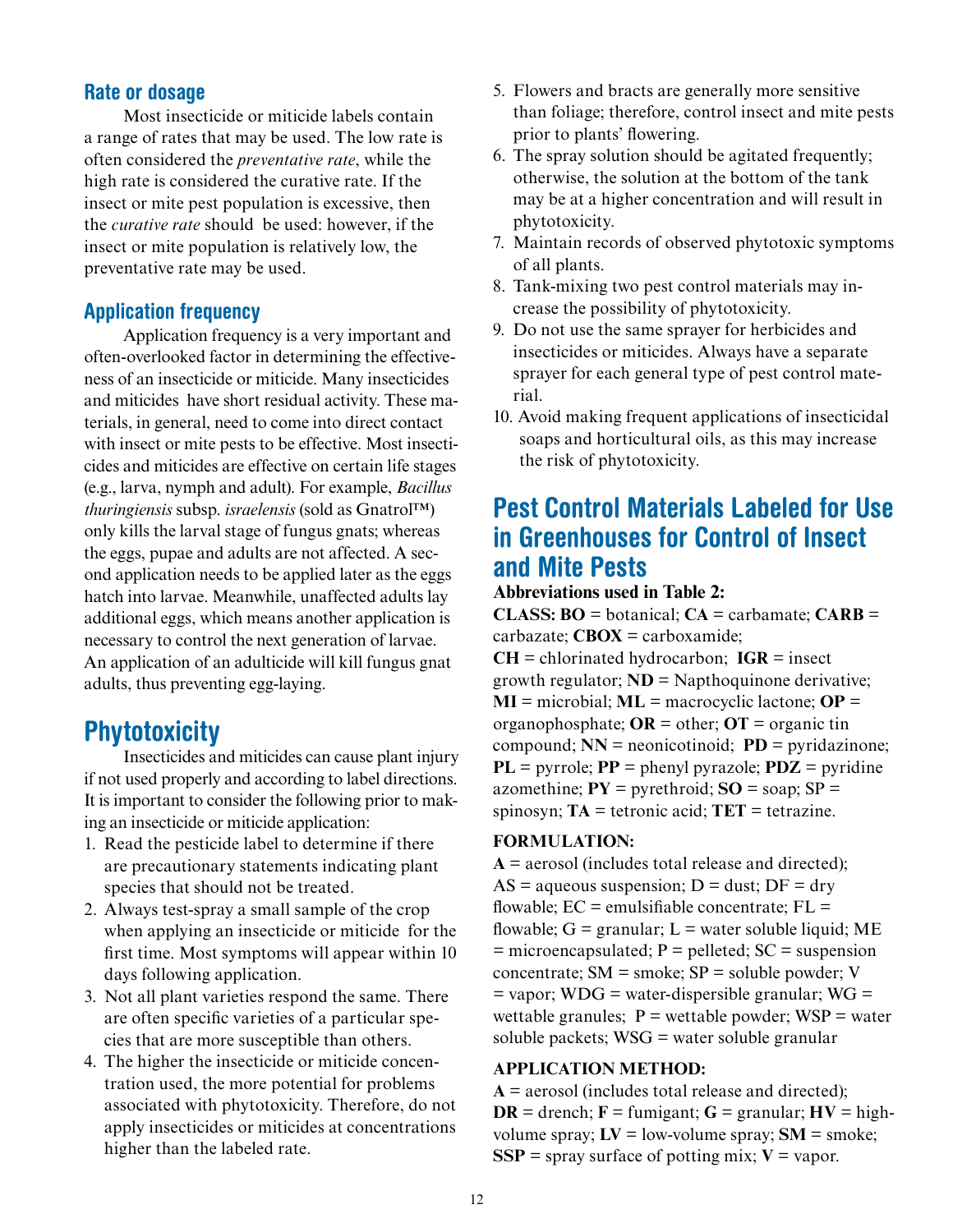| Pesticide                                 | 40I<br>$ \Omega$ $\omega$ | エコZグコの<br><b>○ Z &lt; ⊢ ω</b> | ミェー<br>шш<br>— ய<br>ᆜ | Σ−⊢шω    |          | ⋖⊣⋓ | <b>CATER B- JJARS</b> | <b>MOCOALMA</b> | <b>CLASS</b> | REI<br>(hr)   | <b>ORAL</b><br>$D_{50}$ | METHOD<br><b>APPLIC.</b> | FORM                    | <b>COMMENTS</b>                                                                                                                                  |  |
|-------------------------------------------|---------------------------|-------------------------------|-----------------------|----------|----------|-----|-----------------------|-----------------|--------------|---------------|-------------------------|--------------------------|-------------------------|--------------------------------------------------------------------------------------------------------------------------------------------------|--|
| (diflubenzuron)<br><b>Adept</b>           |                           | $\pmb{\times}$                | $\times$              |          |          |     | $\times$              |                 | <b>IGR</b>   | $\frac{1}{2}$ | >40,000                 | HV,DR                    | $\overline{\mathsf{S}}$ | stages. Long residual activity.<br>Can be applied as a spray or<br>Active primarily on immature<br>drench.                                       |  |
| (fenpyroximate)<br>Akari                  |                           |                               |                       | $\times$ |          |     |                       |                 | 운            | $\frac{2}{1}$ | 7,193<br>6,789<br>and   | $\geq$                   | SC                      | stage. Provides up to 21 days of<br>residual activity. Does not have<br>Primarily active on the larval<br>translaminar properties.               |  |
| (flonicamid)<br>Aria                      | $\times$                  |                               | $\times$              |          |          |     |                       | $\times$        | ЭŘ           | $\frac{1}{2}$ | >2,000                  | HV,LV                    | WDG                     | Prevents insects from feeding.<br>Selective feeding blocker.<br>Systemic insecticide with<br>translaminar activity.                              |  |
| (bifenthrin)<br><b>Attain</b>             | $\pmb{\times}$            | $\pmb{\times}$                | $\pmb{\times}$        | $\times$ |          | ×   | $\times$              |                 | ≿            | $\frac{1}{2}$ | >1,300                  | ⋖                        | ⋖                       | Thorough coverage is necessary<br>to contact insect and mite pests.<br>Treat late in day. Vent before<br>Also labeled for broad mites.<br>entry. |  |
| (abamectin)<br>Avid                       | $\times$                  |                               | $\times$              | $\times$ | $\times$ |     |                       |                 | ξ            | $\frac{1}{2}$ | 4,200                   | $\geqq$                  | EC                      | daisy. Insecticide/miticide derived<br>Do not apply to ferns or Shasta<br>from soil microorganisms. Has<br>translaminar activity.                |  |
| (azadirachtin)<br>Azatin                  | $\times$                  | $\times$                      | $\times$              |          |          |     | $\times$              |                 | <b>DB</b>    | 4             | 5,000                   | $\geq$                   | EC                      | Slow-acting. Apply as soil drench<br>for control of fungus gnat larvae.<br>Repeat applications may be<br>needed.                                 |  |
| (Beauveria bassiana)<br><b>BotaniGard</b> | $\pmb{\times}$            |                               | $\times$              |          | $\times$ |     |                       |                 | Ξ            | 4             | $\mathbf{I}$            | $\geq$                   | L, WP                   | populations build up. Requires<br>Need to apply before insect<br>relative humidity >65%.                                                         |  |

Table 2. Pest Control Materials Labeled for Use in Greenhouses for Control of Insect and Mite Pests Table 2. Pest Control Materials Labeled for Use in Greenhouses for Control of Insect and Mite Pests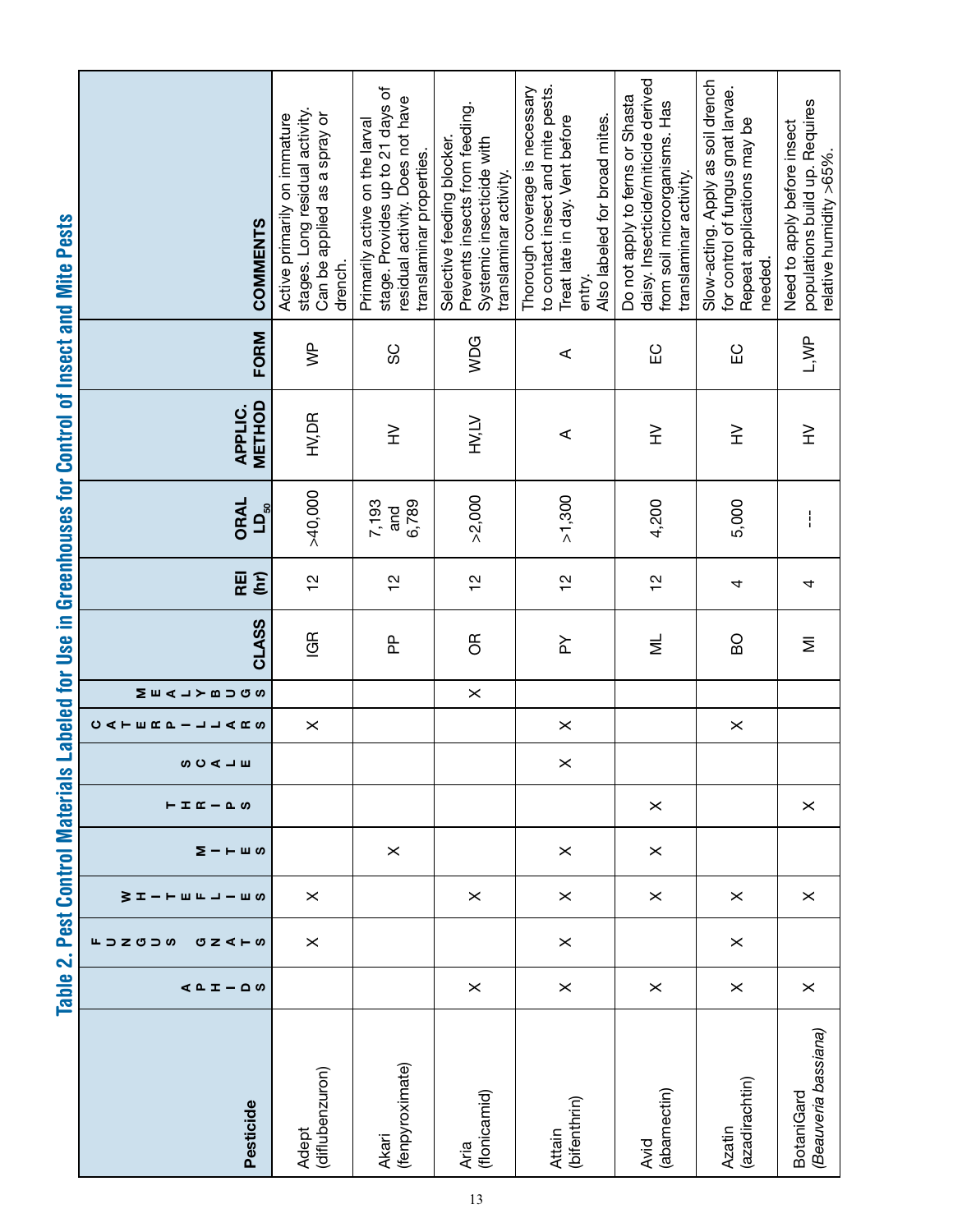| COMMENTS                                                                             | Extended residual activity. Apply<br>Systemic insecticide with<br>translaminar properties.<br>as spray or drench. | leafminer and shorefly larvae.<br>Also labeled for dipterous | avoid resistance. Also labeled for<br>high thrips populations. Rotate<br>Provides rapid knockdown of<br>with other insecticides with<br>different modes of action to<br>control of leafminers. | Works by contact activity only.<br>May be harmful to natural<br>enemies. | poinsetta, Dutchman's pipe and<br>applications to wandering jew,<br>however, may corrode pipes<br>after continued use. Avoid<br>Apply to steam pipes;<br>chrysanthemums. | stops immediately, with death in<br>2 to 3 days. Thorough coverage<br>Compatible with most natural<br>material to be killed. Feeding<br>of all plant parts is essential.<br>Target insect must eat this<br>enemies. | Has translaminar activity. Do not<br>apply to poinsettia after bract<br>development. |
|--------------------------------------------------------------------------------------|-------------------------------------------------------------------------------------------------------------------|--------------------------------------------------------------|------------------------------------------------------------------------------------------------------------------------------------------------------------------------------------------------|--------------------------------------------------------------------------|--------------------------------------------------------------------------------------------------------------------------------------------------------------------------|---------------------------------------------------------------------------------------------------------------------------------------------------------------------------------------------------------------------|--------------------------------------------------------------------------------------|
| FORM                                                                                 | WSG                                                                                                               | $\stackrel{\text{p}}{\geq}$                                  | SC                                                                                                                                                                                             | WSP                                                                      | $\Xi$                                                                                                                                                                    | Sy                                                                                                                                                                                                                  | ┙                                                                                    |
| METHOD<br><b>APPLIC.</b>                                                             | $\geq$                                                                                                            | <b>SSP,DR</b>                                                | $\geq$                                                                                                                                                                                         | HV,LV                                                                    | $\geq$                                                                                                                                                                   | ≩                                                                                                                                                                                                                   | DR, SSP                                                                              |
| <b>ORAL</b><br>$LD_{50}$                                                             | male rat<br>female<br>4,700<br>3,900<br>tā                                                                        | 3,300                                                        | >5000                                                                                                                                                                                          | 1,793<br>3,084<br>and                                                    | 235                                                                                                                                                                      | >15,000                                                                                                                                                                                                             | >5,000                                                                               |
| (hr)<br>REI                                                                          | $\frac{1}{2}$                                                                                                     | 4                                                            | 4                                                                                                                                                                                              | $\frac{1}{2}$                                                            | $\overline{24}$                                                                                                                                                          | 4                                                                                                                                                                                                                   | $\frac{1}{2}$                                                                        |
| CLASS                                                                                | $\sum_{i=1}^{n}$                                                                                                  | GR                                                           | $\frac{1}{2}$<br><u>မှ</u>                                                                                                                                                                     | ≿                                                                        | $\sigma$                                                                                                                                                                 | Ξ                                                                                                                                                                                                                   | <b>IGR</b>                                                                           |
| <b>△→&gt;BDGS</b><br>∑ ш                                                             | $\pmb{\times}$<br><b>SO V → W</b><br>⊢I∝−Pw                                                                       |                                                              |                                                                                                                                                                                                | $\pmb{\times}$                                                           |                                                                                                                                                                          |                                                                                                                                                                                                                     |                                                                                      |
| <b>CALERA-JJARS</b>                                                                  |                                                                                                                   |                                                              | $\pmb{\times}$                                                                                                                                                                                 | $\times$                                                                 | $\pmb{\times}$                                                                                                                                                           | $\times$                                                                                                                                                                                                            |                                                                                      |
|                                                                                      |                                                                                                                   |                                                              |                                                                                                                                                                                                | $\pmb{\times}$                                                           | $\pmb{\times}$                                                                                                                                                           |                                                                                                                                                                                                                     | $\pmb{\times}$                                                                       |
|                                                                                      |                                                                                                                   |                                                              | $\times$                                                                                                                                                                                       | $\times$                                                                 |                                                                                                                                                                          |                                                                                                                                                                                                                     |                                                                                      |
| $\Sigma$ –<br>$  -$                                                                  |                                                                                                                   |                                                              |                                                                                                                                                                                                |                                                                          | $\times$                                                                                                                                                                 |                                                                                                                                                                                                                     |                                                                                      |
| <b>S エートミド コーミッ</b>                                                                  | $\times$                                                                                                          |                                                              |                                                                                                                                                                                                | $\times$                                                                 | $\times$                                                                                                                                                                 |                                                                                                                                                                                                                     | $\times$                                                                             |
| $\mathsf{L} \supset \mathsf{Z} \circ \mathsf{I} \circ \mathsf{A}$<br><b>○ Z く⊢ の</b> |                                                                                                                   | $\times$                                                     |                                                                                                                                                                                                | $\times$                                                                 |                                                                                                                                                                          |                                                                                                                                                                                                                     | $\pmb{\times}$                                                                       |
| $40I - 00$                                                                           | $\times$                                                                                                          |                                                              |                                                                                                                                                                                                | $\times$                                                                 | $\pmb{\times}$                                                                                                                                                           |                                                                                                                                                                                                                     |                                                                                      |
| Pesticide                                                                            | (clothianidin)<br>Celero                                                                                          | (cyromazine)<br>Citation                                     | (spinosad)<br>Conserve                                                                                                                                                                         | Decathlon<br>(cyfluthrin)                                                | Dibrom 8<br>(naled)                                                                                                                                                      | (Bacillus thuringiensis<br>subsp. kurstaki)<br>Dipel Pro DF                                                                                                                                                         | (pyriproxyfen)<br>Distance                                                           |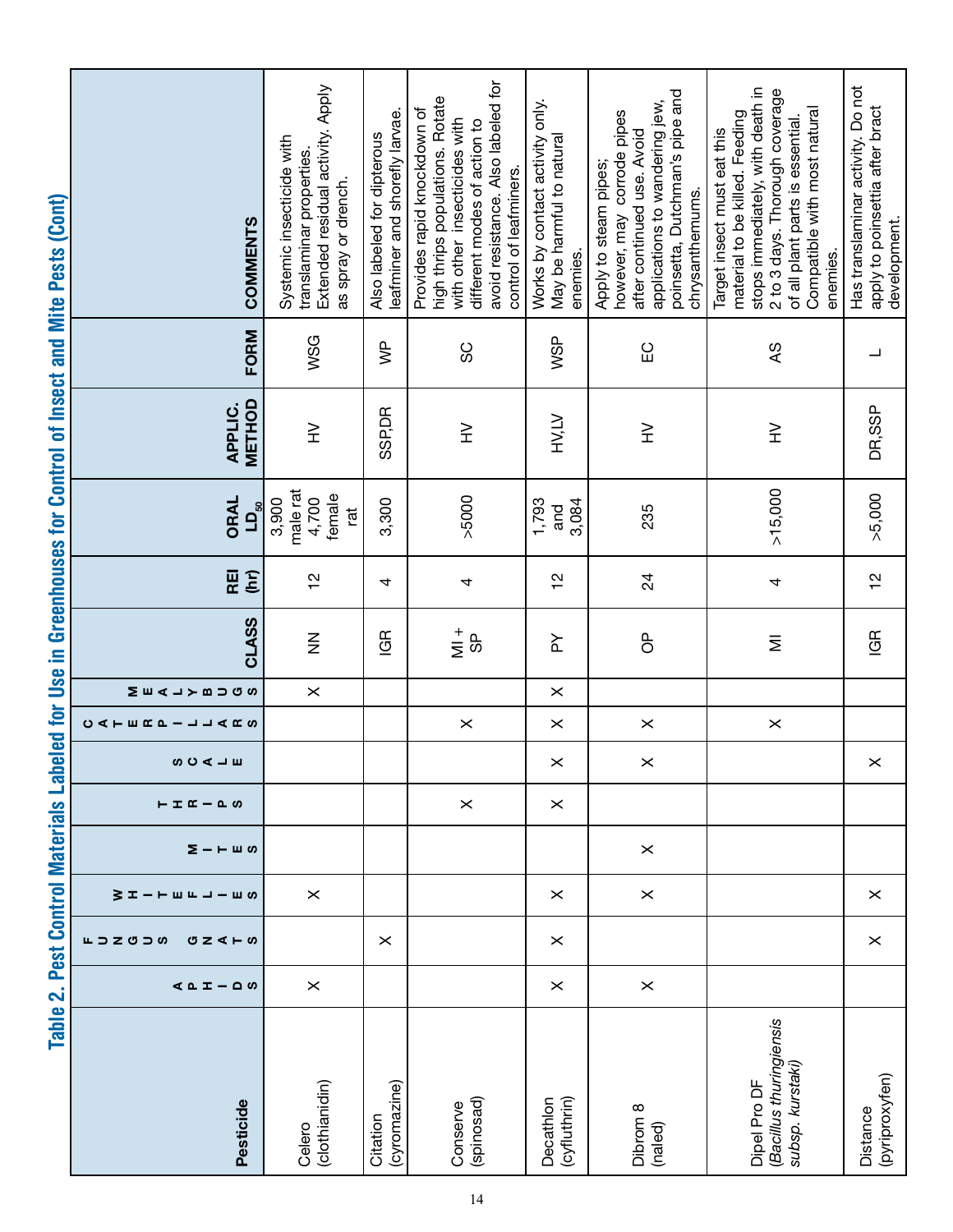| Table 2.                                            |                        |                                                                                          |                       |                     |             |                |                     |                  |               |               |                                     |                          |                             | Pest Control Materials Labeled for Use in Greenhouses for Control of Insect and Mite Pests (Cont)                                                                                                      |
|-----------------------------------------------------|------------------------|------------------------------------------------------------------------------------------|-----------------------|---------------------|-------------|----------------|---------------------|------------------|---------------|---------------|-------------------------------------|--------------------------|-----------------------------|--------------------------------------------------------------------------------------------------------------------------------------------------------------------------------------------------------|
| Pesticide                                           | <b>∢ Δ Ι</b><br>$-0.0$ | $\mathsf{L} \supset \mathsf{Z} \circ \mathsf{I} \circ \mathsf{A}$<br><b>○ Z &lt; ⊢ ω</b> | 3 ≖<br>← Ⅲ Щ<br>– ய ഗ | $\Sigma$ –<br>$  -$ | $E E E - E$ | SCALⅢ          | <b>CALERT-JJARS</b> | <b>MOCBATYBD</b> | CLASS         | REI<br>(hr)   | ORAL<br>$\mathbf{D}_{\mathbf{S}^0}$ | METHOD<br><b>APPLIC.</b> | FORM                        | <b>COMMENTS</b>                                                                                                                                                                                        |
| (chlorpyrifos)<br>Duraguard                         | $\times$               | $\times$                                                                                 |                       |                     | $\times$    | $\times$       | $\times$            |                  | $\sigma$      | 24            | 135                                 | $\geqq$                  | ΨË                          | Micro-encapsulated formulation.<br>May be applied as a spray or<br>drench.                                                                                                                             |
| (chlorpyrifos +<br>cyfluthrin)<br>Duraplex          | $\times$               | $\times$                                                                                 | $\times$              |                     | $\times$    |                | $\times$            |                  | OP+PY         | 24            | 630                                 | ⋖                        | ⋖                           | Controls fungus gnat adults. Is<br>most effective when plants are<br>small.                                                                                                                            |
| (pymetrozine)<br>Endeavor                           | $\times$               |                                                                                          | $\times$              |                     |             |                |                     |                  | PDZ           | 으             | >5,000                              | $\geqq$                  | $\frac{6}{5}$               | Prevents insects from feeding.<br>Selective-feeding blocker.<br>Systemic insecticide with<br>translaminar activity.                                                                                    |
| (kinoprene)<br>Enstar <sup>II</sup>                 | $\times$               | $\times$                                                                                 | $\times$              |                     | $\times$    | $\times$       |                     | $\times$         | <b>GR</b>     | 4             | 4,900-<br>5,000                     | ≩                        | $\Xi$                       | on immature stages of certain<br>Slow-acting. Minimally active<br>insects.                                                                                                                             |
| (thiamethoxam)<br>Flagship                          | $\times$               |                                                                                          | $\times$              |                     |             | $\pmb{\times}$ |                     | $\times$         | $\frac{z}{z}$ | $\frac{1}{2}$ | >5,000                              | <b>HVILV</b>             | $\frac{6}{5}$               | Extended residual activity. Only<br>effective on soft scales, not<br>Systemic insecticide with<br>translaminar properties.<br>armored scale.                                                           |
| (bifenazate)<br>Floramite                           |                        |                                                                                          |                       | $\times$            |             |                |                     |                  | CARB          | 4             | >5,000                              | $\geq$                   | WSP                         | residual activity. Minimal impact<br>Only active on spider mites.<br>Provides up to 4 weeks of<br>on most predatory mites.                                                                             |
| subsp. israelensis)<br>(B. thuringiensis<br>Gnatrol |                        | $\times$                                                                                 |                       |                     |             |                |                     |                  | Ξ             | 4             | >15,000                             | БŘ                       | $\infty$                    | immediately, with death occurring<br>in 3 to 5 days. Works best on the<br>early larval instars. Compatible<br>Larvae must ingest material<br>with most natural enemies.<br>to be killed. Feeding stops |
| (hexythiazox)<br>Hexygon                            |                        |                                                                                          |                       | $\times$            |             |                |                     |                  | CBOX          | $\frac{1}{2}$ | >5,000                              | $\geqq$                  | $\stackrel{\text{p}}{\geq}$ | residual activity. Only kills the egg<br>and larval stages with no activity<br>on adult spider mites. Use only<br>Provides up to 30 days of<br>once per crop cycle.                                    |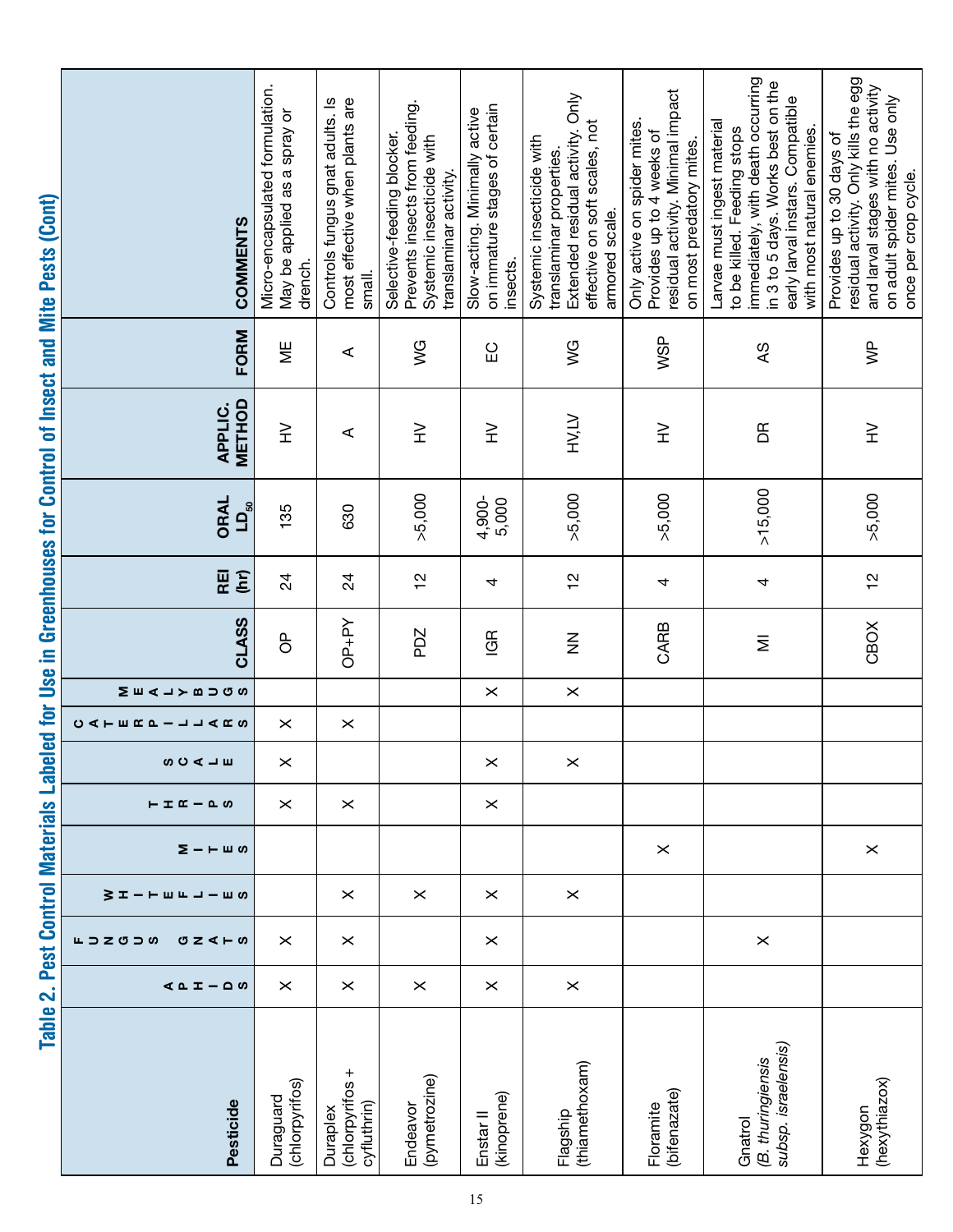| <br> -<br> <br>  |
|------------------|
|                  |
|                  |
|                  |
|                  |
|                  |
|                  |
|                  |
|                  |
|                  |
|                  |
|                  |
|                  |
|                  |
|                  |
|                  |
|                  |
|                  |
|                  |
|                  |
|                  |
| ŗ                |
|                  |
|                  |
|                  |
|                  |
|                  |
|                  |
|                  |
|                  |
|                  |
|                  |
| ِے dir Use In Gi |
|                  |
|                  |
|                  |
|                  |
|                  |
|                  |
|                  |
|                  |
|                  |
|                  |
|                  |
|                  |
|                  |
|                  |
|                  |
| i,               |
| È                |
|                  |
|                  |
|                  |
|                  |
|                  |
|                  |
|                  |
|                  |
|                  |
|                  |
|                  |
|                  |
|                  |
|                  |
|                  |

|                                                         | phytotoxicity may result. Short                          | Compatible with most predatory                                                                                         | spider mite, provides control of | Effective on soft scale, not hard                                                    | Contact activity only. May cause | Spray plants thoroughly to obtain<br>adequate coverage. Also may be<br>used for snail control. May leave | discoloration may result. Short                           | populations build up. Requires                         |
|---------------------------------------------------------|----------------------------------------------------------|------------------------------------------------------------------------------------------------------------------------|----------------------------------|--------------------------------------------------------------------------------------|----------------------------------|----------------------------------------------------------------------------------------------------------|-----------------------------------------------------------|--------------------------------------------------------|
|                                                         | three times in succession or<br>Avoid applying more than | Has translaminar properties.<br>residual activity. Minimally<br>Provides up to 28 days or<br>effective against adults. | In addition to twospotted        | Extended residual activity.<br>Systemic insecticide with<br>translaminar properties. | respiratory allergic response.   |                                                                                                          | twice in succession or foliar<br>Avoid applying more than | Need to apply before insect<br>relative humidity >65%. |
|                                                         |                                                          |                                                                                                                        |                                  |                                                                                      |                                  | residues on plants.                                                                                      |                                                           |                                                        |
| <b>COMMENTS</b>                                         | residual activity.                                       |                                                                                                                        | cyclamen mite.                   |                                                                                      |                                  |                                                                                                          | residual activity.                                        |                                                        |
|                                                         |                                                          | mites.                                                                                                                 |                                  | scale.                                                                               |                                  |                                                                                                          |                                                           |                                                        |
| <b>FORM</b>                                             | ᆜ                                                        | SC                                                                                                                     | $\overline{\mathsf{S}}$          | WP, L<br>$\circ$                                                                     | 군                                | $\overline{\mathsf{S}}$                                                                                  | ┙                                                         |                                                        |
|                                                         |                                                          |                                                                                                                        |                                  |                                                                                      |                                  |                                                                                                          |                                                           |                                                        |
| METHOD<br><b>APPLIC.</b>                                | $\geq$                                                   | $\geq$                                                                                                                 | <b>HV,LV</b>                     | a<br>Si<br>Si                                                                        | ≧                                | $\geq$                                                                                                   | $\geq$                                                    | $\geq$                                                 |
| <b>ORAL</b><br>$\mathsf{L}\mathsf{D}_\mathsf{50}$       | 10,000                                                   | >2,000                                                                                                                 | 3,060                            | >4,870<br>4,143<br>and                                                               | 2,020                            | $\overline{c}$                                                                                           | >10,000                                                   | $\mathbf{I}$                                           |
|                                                         |                                                          |                                                                                                                        |                                  |                                                                                      |                                  |                                                                                                          |                                                           |                                                        |
| REI<br>(hr)                                             | 4                                                        | $\frac{2}{1}$                                                                                                          | $\frac{1}{2}$                    | يم<br>ح                                                                              | $\frac{1}{2}$                    | $\overline{2}$                                                                                           | $\frac{1}{2}$                                             | 4                                                      |
| CLASS                                                   | SO                                                       | Æ                                                                                                                      | 공                                | $\mathbf{z}$                                                                         | ≿                                | $\delta$                                                                                                 | SO                                                        | Ξ                                                      |
| MEALYBUGS                                               | $\times$                                                 |                                                                                                                        |                                  | $\pmb{\times}$                                                                       |                                  |                                                                                                          | $\times$                                                  |                                                        |
| <b>CATERF-JJARS</b>                                     |                                                          |                                                                                                                        |                                  |                                                                                      | $\times$                         |                                                                                                          |                                                           |                                                        |
| ⋖⊣⋓                                                     | $\times$                                                 |                                                                                                                        |                                  | $\times$                                                                             | $\times$                         |                                                                                                          | $\times$                                                  |                                                        |
| $\vdash$ I $\mathfrak{C}$ $ \mathfrak{L}$ $\varnothing$ |                                                          |                                                                                                                        |                                  | $\times$                                                                             | $\times$                         | $\times$                                                                                                 |                                                           | $\times$                                               |
| Σ−⊢шω                                                   | $\times$                                                 | $\times$                                                                                                               | $\times$                         |                                                                                      | $\times$                         |                                                                                                          | $\times$                                                  |                                                        |
| 3 I<br>$-u u$<br><b>コーロの</b>                            | $\times$                                                 | $\times$                                                                                                               |                                  | $\times$                                                                             | $\times$                         |                                                                                                          | $\times$                                                  | $\times$                                               |
| エコZグコの<br><b>○ Z &lt; ⊢ ω</b>                           |                                                          |                                                                                                                        |                                  |                                                                                      |                                  |                                                                                                          |                                                           |                                                        |
| $40I - 20$                                              | $\times$                                                 |                                                                                                                        |                                  | $\times$                                                                             | $\times$                         | $\times$                                                                                                 | $\times$                                                  | $\times$                                               |
|                                                         |                                                          |                                                                                                                        |                                  |                                                                                      |                                  |                                                                                                          |                                                           |                                                        |
|                                                         |                                                          |                                                                                                                        |                                  |                                                                                      |                                  |                                                                                                          |                                                           |                                                        |
| Pesticide                                               | (potassium salts of<br>Insecticidal Soap<br>fatty acids) | (spiromesifen)                                                                                                         |                                  | (imidacloprid)                                                                       | Mavrik Aquaflow<br>(fluvalinate) | (methiocarb)                                                                                             | (potassium salts of<br>fatty acids)                       | (B. bassiana)                                          |
|                                                         |                                                          | Judo                                                                                                                   | Kelthane<br>(dicofol)            | Marathon                                                                             |                                  | Mesurol                                                                                                  | M-Pede                                                    | Naturalis                                              |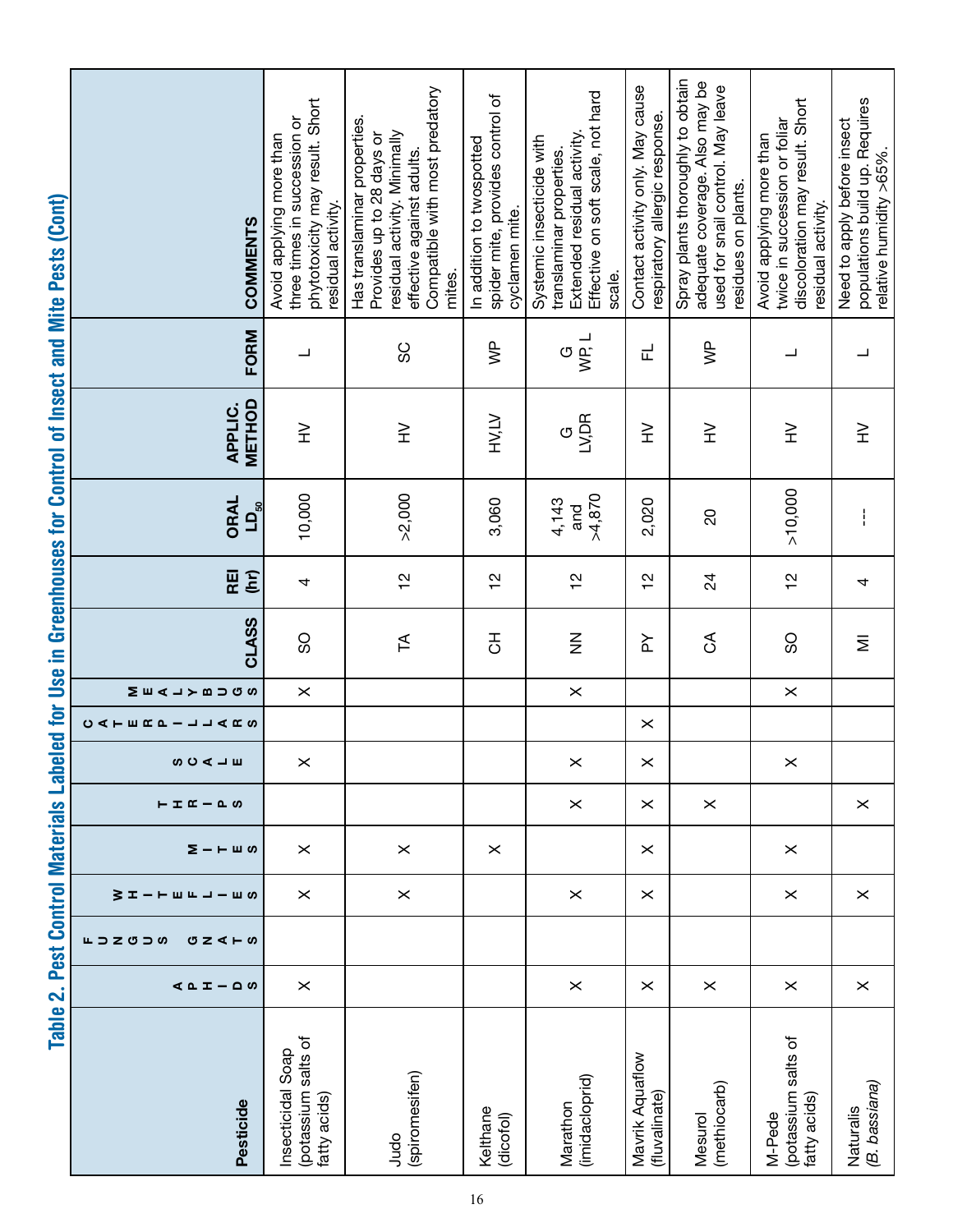| Pesticide                                              | $401 - 00$     | $\mathsf{L} \supset \mathsf{Z} \circ \mathsf{I} \circ \mathsf{A}$<br>σz<br>$4 - 8$ | 3 I<br>ш<br>$\mathbf{L}$<br>ய ம | Σ.<br>$  -$ | $\vdash$ I $\mathfrak{C}$ $ \mathfrak{L}$ $\varnothing$ | <b>SOCIH</b> | <b>CATERD-JJARS</b> | MEALYBUGS | <b>CLASS</b> | REI<br>(hr)   | <b>ORAL</b><br>$\mathbf{D}_{\mathbf{50}}$ | METHOD<br><b>APPLIC.</b> | FORM                     | COMMENTS                                                                                                                                                                                                             |
|--------------------------------------------------------|----------------|------------------------------------------------------------------------------------|---------------------------------|-------------|---------------------------------------------------------|--------------|---------------------|-----------|--------------|---------------|-------------------------------------------|--------------------------|--------------------------|----------------------------------------------------------------------------------------------------------------------------------------------------------------------------------------------------------------------|
| Nemasys, ScanMask,<br>(Steinernema feltiae)<br>Entonem |                | $\pmb{\times}$                                                                     |                                 |             |                                                         |              |                     |           | $\bf{m}$     | $\circ$       | $\mathbf{I}$                              | Æ                        | WSP                      | populations build up. Two to<br>Only active on fungus gnat<br>three applications may be<br>Apply before fungus gnat<br>needed.<br>larvae.                                                                            |
| (azadirachtin)<br>Ornazin                              | $\times$       | $\pmb{\times}$                                                                     | $\times$                        |             |                                                         |              | $\times$            |           | <b>IGR</b>   | $\frac{1}{2}$ | 5,000                                     | <b>NTAH</b>              | $\overline{\phantom{0}}$ | spray solution pH between 4 and<br>Slow-acting. Has insect growth<br>repellent activity. Requires a<br>regulator, anti-feedant and<br>∞                                                                              |
| (acephate)<br>Orthene                                  | $\times$       |                                                                                    | $\times$                        |             | $\times$                                                | $\times$     | $\times$            | $\times$  | $\sigma$     | $\frac{1}{2}$ | 688 and<br>1,127                          | $\geq$                   | မ္ပ                      | Tank mix with Tame for control of<br>chrysanthemum cultivars. Wait 2<br>weeks for symptoms to appear.<br>Has systemic and translaminar<br>activity. Phytotoxic to certain<br>plants, including several<br>thrips.    |
| Orthene 1300<br>(acephate)                             | $\pmb{\times}$ | $\times$                                                                           | $\pmb{\times}$                  |             | $\pmb{\times}$                                          | $\times$     | $\times$            |           | $\sigma$     | $^{24}$       | >2,000<br>&5,000<br>and                   | ⋖                        | $\prec$                  | including several chrysanthemum<br>late in day as possible and vent<br>symptoms to appear. Treat as<br>Phytotoxic to certain plants,<br>cultivars. Wait 2 weeks for<br>Has translaminar activity.<br>before reentry. |
| (clofentezine)<br>Ovation                              |                |                                                                                    |                                 | $\times$    |                                                         |              |                     |           | 巨            | $\frac{1}{2}$ | >5,200                                    | <b>ATAH</b>              | SC                       | Only active on spider mite eggs.<br>Can only use once per crop<br>cycle.                                                                                                                                             |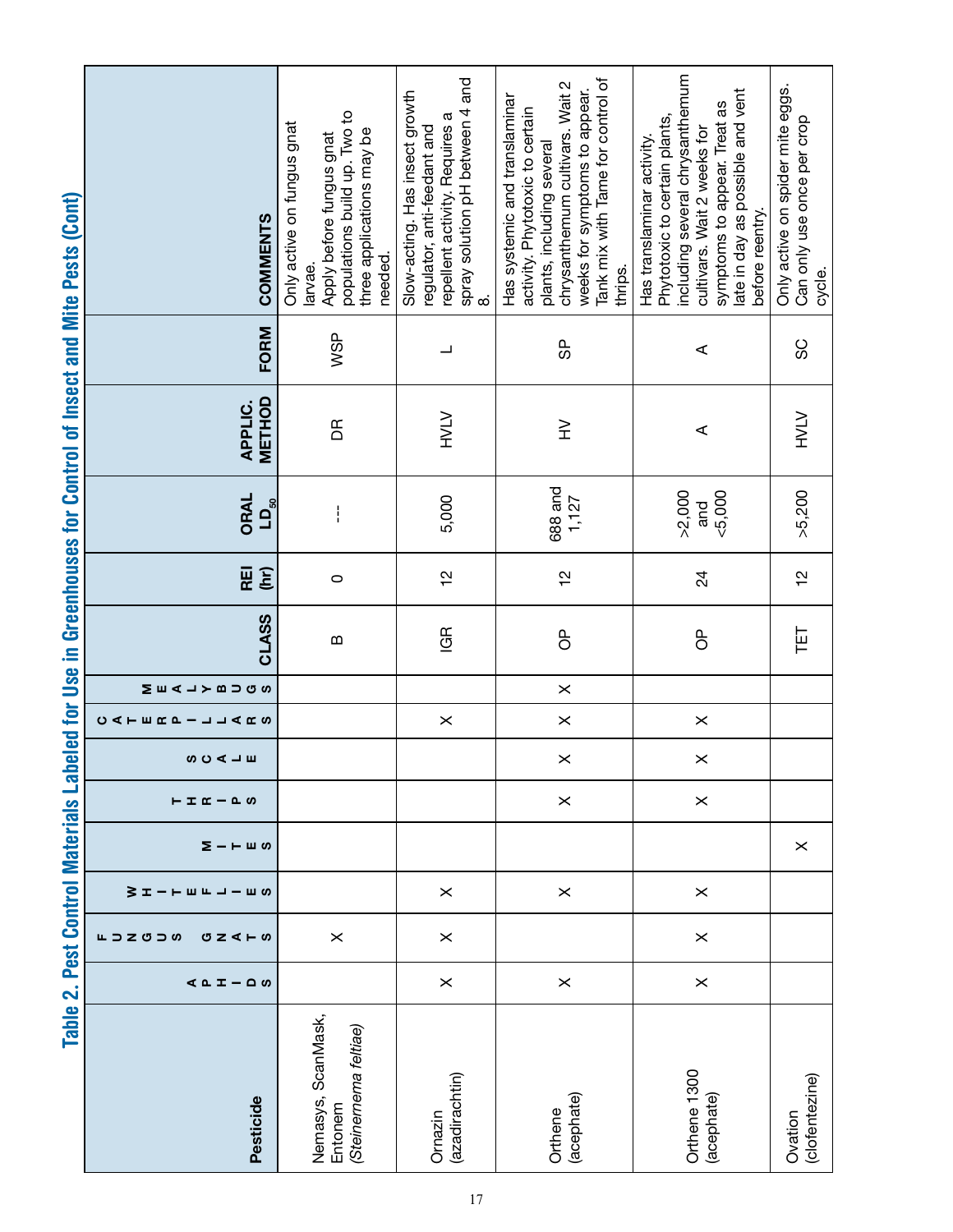|                           | <b>COMMENTS</b>                 | Only active on nymphal stages.<br>May sterilize adult female<br>whiteflies. | leaf burn of salvia possible. May<br>cause necrosis on open petals.<br>Contact activity only. Marginal | Only active on larvae or nymphs.<br>Must be applied before insect<br>pest populations build up. | Only active on larvae or nymphs.<br>Treat as late in day as possible.<br>Vent before reentry. | bloom. Also labeled for control of<br>activity. Avoid spraying plants in<br>Provides extended residual<br>broad and cyclamen mite.<br>Has translaminar activity. | Works as a contact only. Short<br>residual activity. | recommended for use on open<br>blooms or on bracts displaying<br>possible. Vent before reentry.<br>color. Treat as late in day as<br>Short residual activity. Not | or drench. Labeled for leafminers<br>water-soluble. Applied as spray<br>Extended residual activity. Very<br>and thrips, but only provide<br>Systemic insecticide with<br>translaminar properties.<br>suppression of thrips. |
|---------------------------|---------------------------------|-----------------------------------------------------------------------------|--------------------------------------------------------------------------------------------------------|-------------------------------------------------------------------------------------------------|-----------------------------------------------------------------------------------------------|------------------------------------------------------------------------------------------------------------------------------------------------------------------|------------------------------------------------------|-------------------------------------------------------------------------------------------------------------------------------------------------------------------|-----------------------------------------------------------------------------------------------------------------------------------------------------------------------------------------------------------------------------|
|                           | FORM                            | SC                                                                          | 55                                                                                                     | D, HV,<br>SSP,<br>$\geq$                                                                        | ⋖                                                                                             | ┙                                                                                                                                                                | ပ္မ                                                  | $\prec$                                                                                                                                                           | SG                                                                                                                                                                                                                          |
|                           | <b>METHOD</b><br><b>APPLIC.</b> | $\geq$                                                                      | <b>NYIN</b>                                                                                            | $\overline{\mathsf{S}}$                                                                         | ⋖                                                                                             | <b>ATAH</b>                                                                                                                                                      | ≩                                                    | $\prec$                                                                                                                                                           | HV, LV, DR                                                                                                                                                                                                                  |
|                           | ORAL<br>$D_{\rm so}$            | >5,000                                                                      | 2,000                                                                                                  | 10,000                                                                                          | 10,000                                                                                        | 560                                                                                                                                                              | 1,500                                                | 1,500                                                                                                                                                             | 2,450                                                                                                                                                                                                                       |
|                           | REI<br>(m)                      | $\frac{1}{2}$                                                               | 24                                                                                                     | $\frac{1}{2}$                                                                                   | $\frac{1}{2}$                                                                                 | $\frac{1}{2}$                                                                                                                                                    | $\frac{1}{2}$                                        | $\frac{2}{3}$                                                                                                                                                     | $\frac{1}{2}$                                                                                                                                                                                                               |
|                           | CLASS                           | <b>GR</b>                                                                   | $\succeq$                                                                                              | IGR+<br>$\mathcal{L}$                                                                           | <b>GR+</b><br>$\delta$                                                                        | 군                                                                                                                                                                | <b>BO</b>                                            | <b>DB</b>                                                                                                                                                         | $\frac{z}{z}$                                                                                                                                                                                                               |
|                           | MEALYBUGS                       |                                                                             |                                                                                                        |                                                                                                 |                                                                                               |                                                                                                                                                                  |                                                      |                                                                                                                                                                   | $\times$                                                                                                                                                                                                                    |
|                           | <b>CALERA - JJARS</b>           | $\times$                                                                    | $\times$                                                                                               |                                                                                                 |                                                                                               |                                                                                                                                                                  | $\times$                                             |                                                                                                                                                                   |                                                                                                                                                                                                                             |
| <br> <br> <br> <br>       | 9041日                           |                                                                             | $\times$                                                                                               | $\times$                                                                                        | $\times$                                                                                      |                                                                                                                                                                  | $\times$                                             | $\times$                                                                                                                                                          | $\times$                                                                                                                                                                                                                    |
|                           |                                 | $\times$                                                                    |                                                                                                        |                                                                                                 | $\times$                                                                                      | $\times$                                                                                                                                                         |                                                      |                                                                                                                                                                   | $\times$                                                                                                                                                                                                                    |
| <b>Donna Dinasana Pan</b> | Σ−⊢шω                           |                                                                             |                                                                                                        |                                                                                                 |                                                                                               | $\times$                                                                                                                                                         |                                                      | $\times$                                                                                                                                                          |                                                                                                                                                                                                                             |
|                           | <b>SH-HULJ-WO</b>               | $\times$                                                                    | ×                                                                                                      |                                                                                                 | $\times$                                                                                      |                                                                                                                                                                  | $\times$                                             | $\times$                                                                                                                                                          | $\times$                                                                                                                                                                                                                    |
|                           | エコZのつの<br><b>○ Z &lt; ⊢ の</b>   |                                                                             | $\times$                                                                                               | $\times$                                                                                        |                                                                                               | $\times$                                                                                                                                                         | $\times$                                             | $\times$                                                                                                                                                          | $\pmb{\times}$                                                                                                                                                                                                              |
|                           | ≪ Ω Ι − Ω ω                     |                                                                             | $\times$                                                                                               | $\times$                                                                                        | $\times$                                                                                      |                                                                                                                                                                  | $\times$                                             | $\times$                                                                                                                                                          | $\pmb{\times}$                                                                                                                                                                                                              |
| juwiu ji                  | Pesticide                       | (novaluron)<br>Pedestal                                                     | (permethrin)<br>Perm-Up                                                                                | (fenoxycarb)<br>Precision                                                                       | (fenoxycarb)<br>Preclude                                                                      | (chlorfenapyr)<br>Pylon                                                                                                                                          | (pyrethrin plus PBO)<br>Pyreth-it                    | (pyrethrin plus PBO)<br>Pyrethrum TR                                                                                                                              | (dinotefuran)<br>Safari                                                                                                                                                                                                     |

Table 2. Pest Control Materials Labeled for Use in Greenhouses for Control of Insect and Mite Pests (Cont) Table 2. Pest Control Materials Labeled for Use in Greenhouses for Control of Insect and Mite Pests (Cont)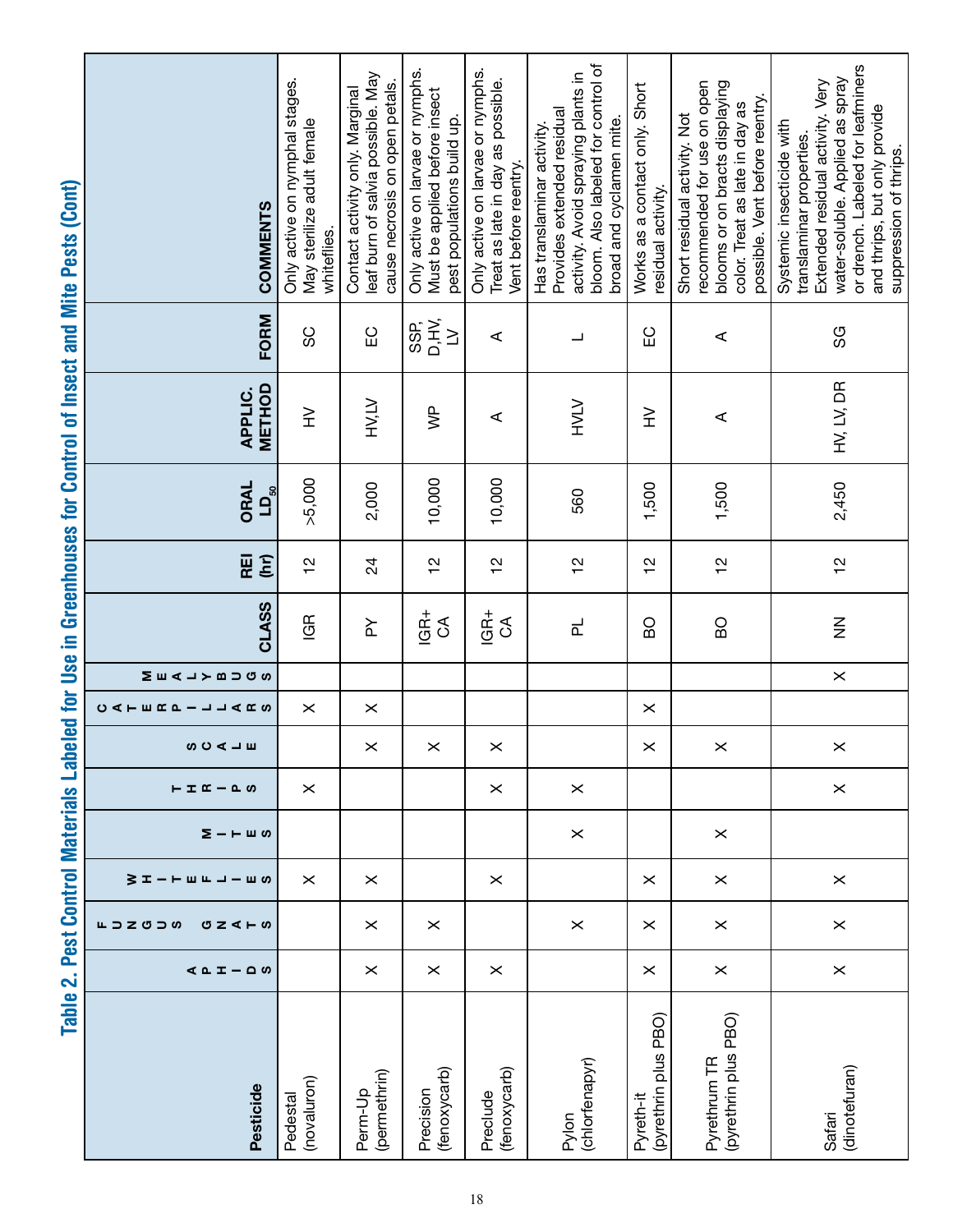| COMMENTS                                        | activity. Labeled for control of<br>Provides extended residual<br>broad mites. | Contact activity only. May be<br>harmful to natural enemies. | twospotted spider mite. No<br>Only labeled for control of<br>translaminar activity. | Contact activity only, so thorough<br>critical. Also labeled for control of<br>coverage of all plant parts is<br>broad mites. | Only active on immature stages<br>(larvae or nymph). May sterilize<br>adult female whiteflies. | Contact activity only. Can be<br>tank-mixed with Orthene for<br>effective control of thrips | Mite growth regulator. Active<br>on eggs, larvae and nymphs.<br>No activity on adults. Has<br>translaminar propeties. | Active on eggs, larvae (nymphs)<br>and adults. Apply early morning<br>or late evening. Short residual<br>activity. | every 7 to 10 days. Not for use<br>Contact activity only. Repeat<br>applications may be needed<br>on roses. Only labeled for a<br>limited number of plants. |
|-------------------------------------------------|--------------------------------------------------------------------------------|--------------------------------------------------------------|-------------------------------------------------------------------------------------|-------------------------------------------------------------------------------------------------------------------------------|------------------------------------------------------------------------------------------------|---------------------------------------------------------------------------------------------|-----------------------------------------------------------------------------------------------------------------------|--------------------------------------------------------------------------------------------------------------------|-------------------------------------------------------------------------------------------------------------------------------------------------------------|
| FORM                                            | $\overline{\mathsf{S}}$                                                        | $\overline{\phantom{a}}$                                     | SC                                                                                  | WP,FL                                                                                                                         | W <sub>SP</sub>                                                                                | ပ္မ                                                                                         | WDG                                                                                                                   | ပ္မ                                                                                                                | ┙                                                                                                                                                           |
| <b>METHOD</b><br><b>APPLIC.</b>                 | $\geqq$                                                                        | $\geq$                                                       | $\gtrsim$                                                                           | $\geq$                                                                                                                        | HV.LV                                                                                          | $\geq$                                                                                      | <b>HV,LV</b>                                                                                                          | $\geq$                                                                                                             | $\geq$                                                                                                                                                      |
| ORAL<br>$\mathsf{L}\mathsf{D}_{\underline{50}}$ | 3,020-<br>3,350                                                                | >5,000                                                       | >5,000                                                                              | 632                                                                                                                           | >5,000                                                                                         | $1,089$ for<br>mallard<br>duck                                                              | 2,600<br>4,500<br>and                                                                                                 | >5,000                                                                                                             | >5,000                                                                                                                                                      |
| (hr)<br>REI                                     | $\frac{1}{2}$                                                                  | 24                                                           | $\frac{1}{2}$                                                                       | $\frac{1}{2}$                                                                                                                 | $\frac{1}{2}$                                                                                  | 24                                                                                          | $\frac{1}{2}$                                                                                                         | 4                                                                                                                  | $\frac{1}{2}$                                                                                                                                               |
| <b>CLASS</b>                                    | <b>Q</b>                                                                       | ≿                                                            | $\frac{\Omega}{Z}$                                                                  | $\succeq$                                                                                                                     | GR                                                                                             | $\succeq$                                                                                   | GR                                                                                                                    | BO                                                                                                                 | $\overline{a}$                                                                                                                                              |
| MEALYBUGS                                       |                                                                                |                                                              |                                                                                     | $\pmb{\times}$                                                                                                                | $\times$                                                                                       | $\times$                                                                                    |                                                                                                                       |                                                                                                                    | $\pmb{\times}$                                                                                                                                              |
| <b>CATER - JJAKS</b>                            |                                                                                | $\times$                                                     |                                                                                     | $\pmb{\times}$                                                                                                                |                                                                                                | $\times$                                                                                    |                                                                                                                       |                                                                                                                    |                                                                                                                                                             |
| <b>SORUE</b>                                    |                                                                                |                                                              |                                                                                     | $\pmb{\times}$                                                                                                                | $\times$                                                                                       | $\pmb{\times}$                                                                              |                                                                                                                       |                                                                                                                    |                                                                                                                                                             |
| $E$ $\mathbf{I}$ $\alpha$ $ \alpha$ $\omega$    |                                                                                | $\times$                                                     |                                                                                     | $\times$                                                                                                                      |                                                                                                |                                                                                             |                                                                                                                       |                                                                                                                    |                                                                                                                                                             |
| Σ−⊢шω                                           | $\times$                                                                       |                                                              | $\times$                                                                            | $\times$                                                                                                                      |                                                                                                | $\times$                                                                                    | $\times$                                                                                                              | $\times$                                                                                                           | $\times$                                                                                                                                                    |
| <b>ろ エ ー ー m F コ ー m co</b>                     | $\times$                                                                       | $\times$                                                     |                                                                                     | $\boldsymbol{\times}$                                                                                                         | $\times$                                                                                       | $\times$                                                                                    |                                                                                                                       | $\times$                                                                                                           | $\times$                                                                                                                                                    |
| 山コZ切コの<br>0Z < H                                |                                                                                |                                                              |                                                                                     | $\times$                                                                                                                      |                                                                                                |                                                                                             |                                                                                                                       |                                                                                                                    |                                                                                                                                                             |
| $40I - 20$                                      |                                                                                | $\times$                                                     |                                                                                     | $\boldsymbol{\times}$                                                                                                         |                                                                                                | $\times$                                                                                    |                                                                                                                       | ×                                                                                                                  | $\times$                                                                                                                                                    |
| Pesticide                                       | (pyridaben)<br>Sanmite                                                         | (lambda-cyhalothrin)<br>Scimitar                             | (acequinocyl)<br>Shuttle                                                            | (bifenthrin)<br>Talstar                                                                                                       | (buprofezin)<br>Talus                                                                          | (fenpropathrin)<br>Tame                                                                     | (etoxazole)<br>TetraSan                                                                                               | (neem oil)<br>Triact                                                                                               | tetraborohydrate<br>decahydrate)<br>sodium<br>TriCon                                                                                                        |

Table 2. Pest Control Materials Labeled for Use in Greenhouses for Control of Insect and Mite Pests (Cont) Table 2. Pest Control Materials Labeled for Use in Greenhouses for Control of Insect and Mite Pests (Cont)